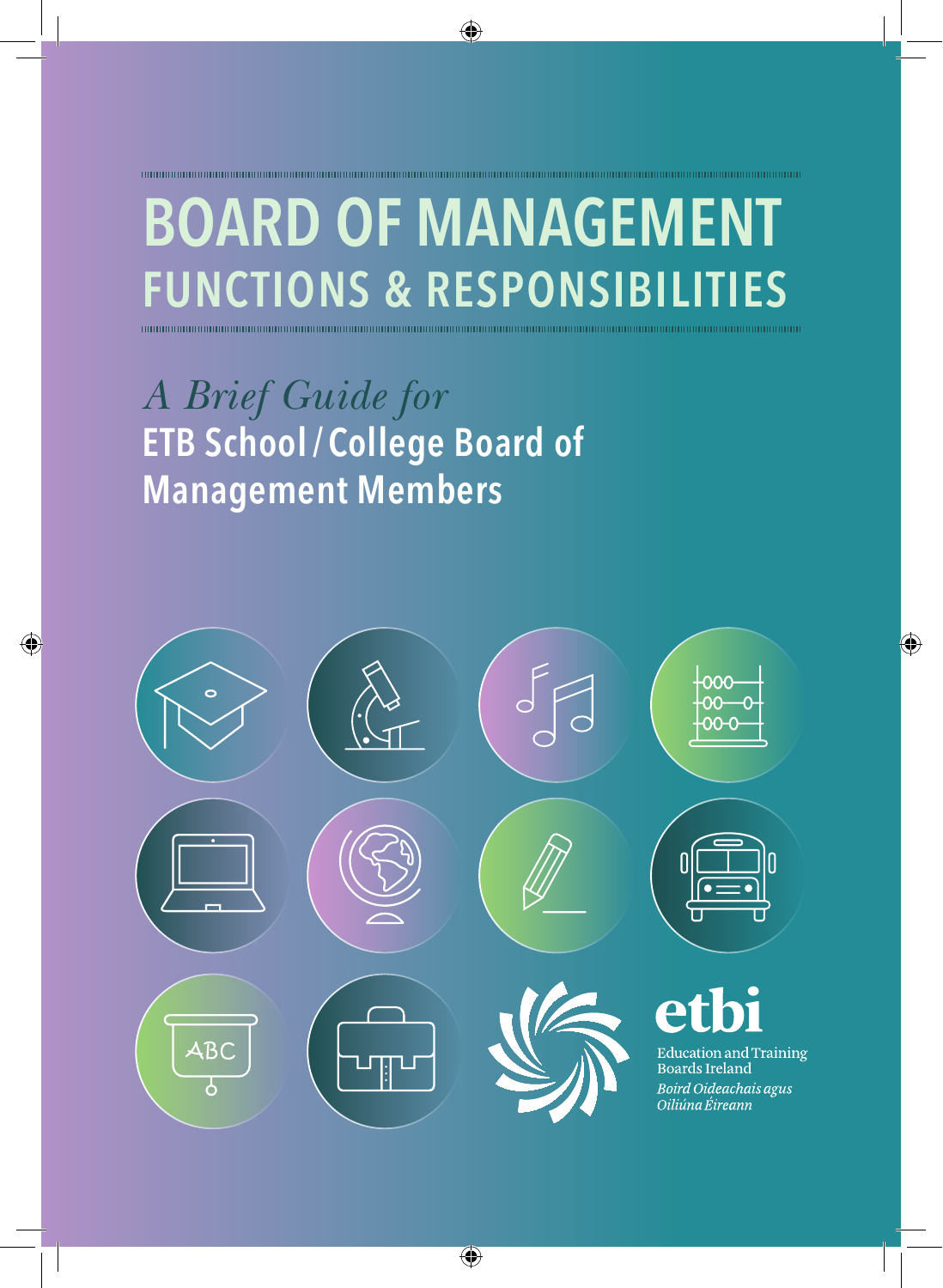# *Contents*

| <b>Welcome</b>                                                                                                                                                                           | 3  |
|------------------------------------------------------------------------------------------------------------------------------------------------------------------------------------------|----|
| <b>Role of the Board</b><br>Key duties of the Board<br>Resources/Supports available to members of boards of management<br>Essential matters board members should know about their school | Δ. |
| <b>General Responsibilities of Boards of Management</b>                                                                                                                                  | 7  |
| <b>Specific Responsibilities of Boards of Management</b>                                                                                                                                 | 10 |
| <b>Board of Management Meetings</b>                                                                                                                                                      | 18 |
| <b>Other Matters Relevant to Members of Boards of Management</b>                                                                                                                         | 21 |
| <b>APPENDIX 1</b><br>Matters Relevant to All School Boards of Management                                                                                                                 | 24 |
| <b>APPENDIX 2</b><br>Policies to be included in School Plan                                                                                                                              | 25 |
| <b>APPENDIX 3</b><br>Matters to be included in the Know Your School booklet                                                                                                              | 26 |



## bi et

Education and Training<br>Boards Ireland Boird Oideachais agus<br>Oiliúna Éireann

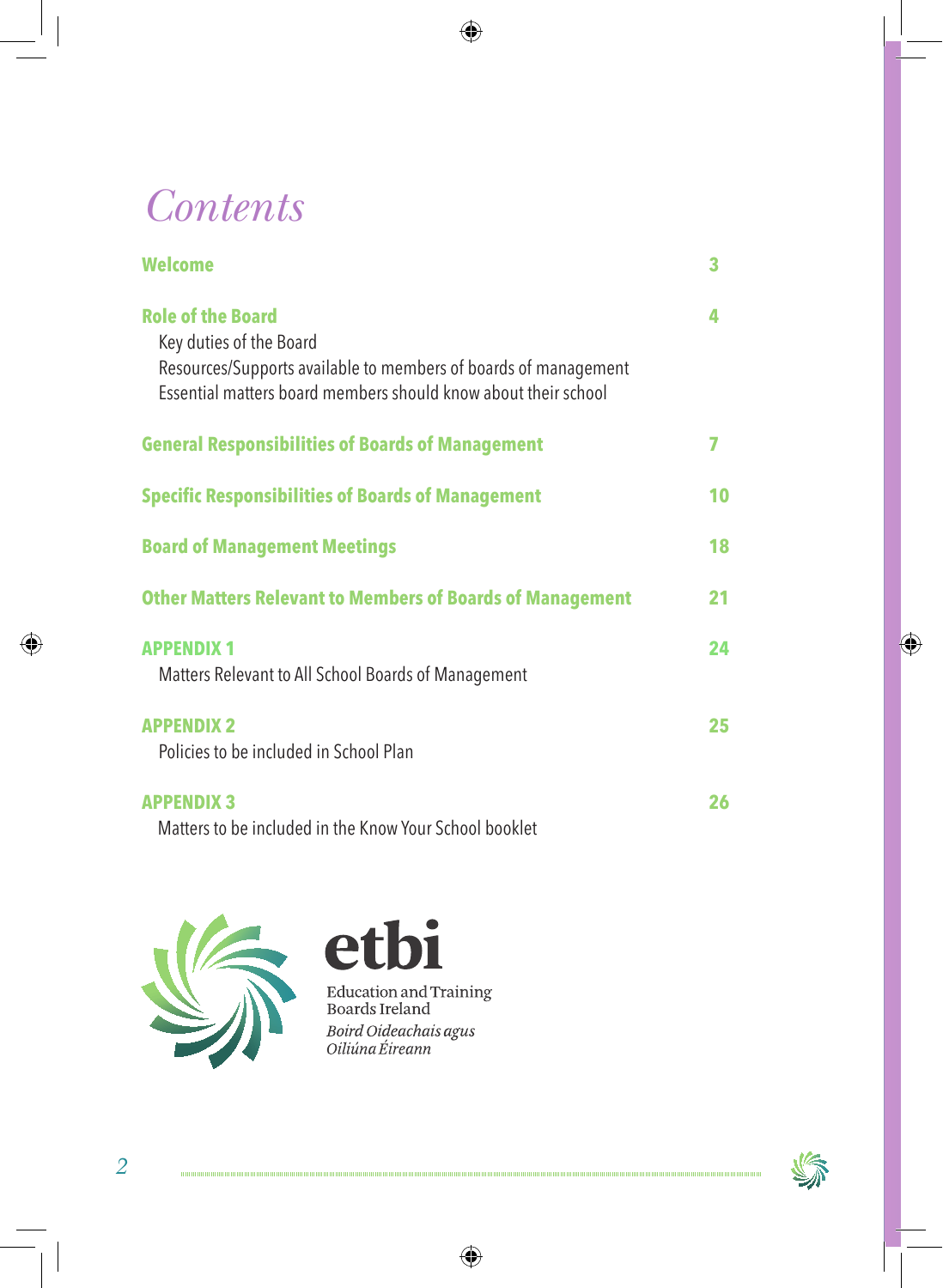

*Thank you for agreeing to serve as a member of a board of management. A school<sup>1</sup> board of management is an essential part of school governance and the mission of the school will not be fully realised without an effective board of management. Your contribution, in this context, is very important to your school.*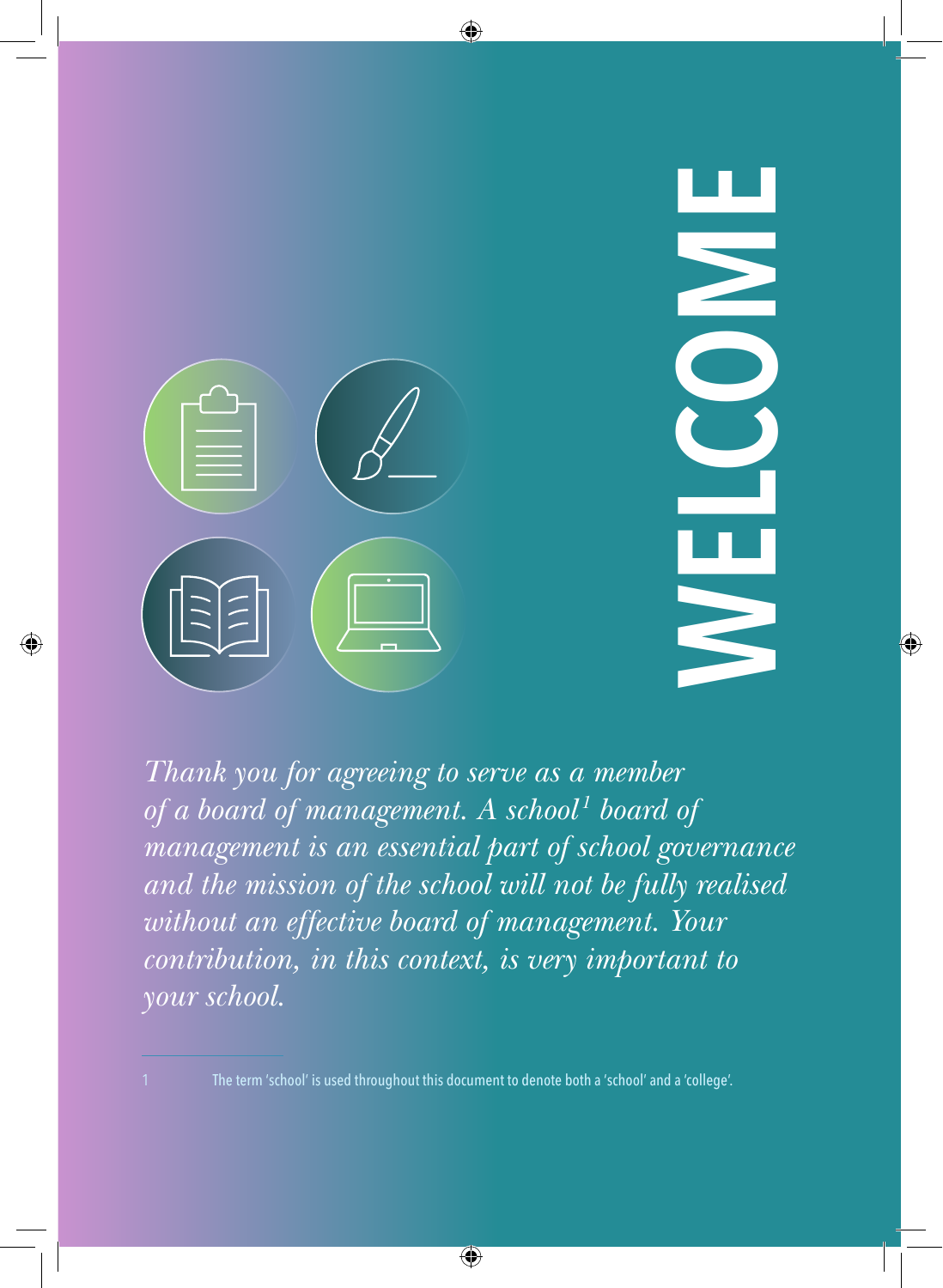# *Role of the Board*

A board of management for an ETB school has a clear remit to manage that school on behalf of the ETB (and the Trustee Partner in the case of a designated community college), in accordance with legislation; Department of Education and Skills (DES) circulars, guidelines and procedures; and any policies or strategies that the ETB may establish regarding the operation of its schools.

The primary role of a board of management is one of governance. Governance is about providing **direction** and **oversight** for a school while ensuring that the rights of all members of the school community are upheld and that the school is accountable for its work.

The functions of a board may, in the main, be categorised under three different headings:

- Policy setting and strategic planning
- Monitoring the implementation of policy, strategy and plans
- Supporting the principal and his/her staff

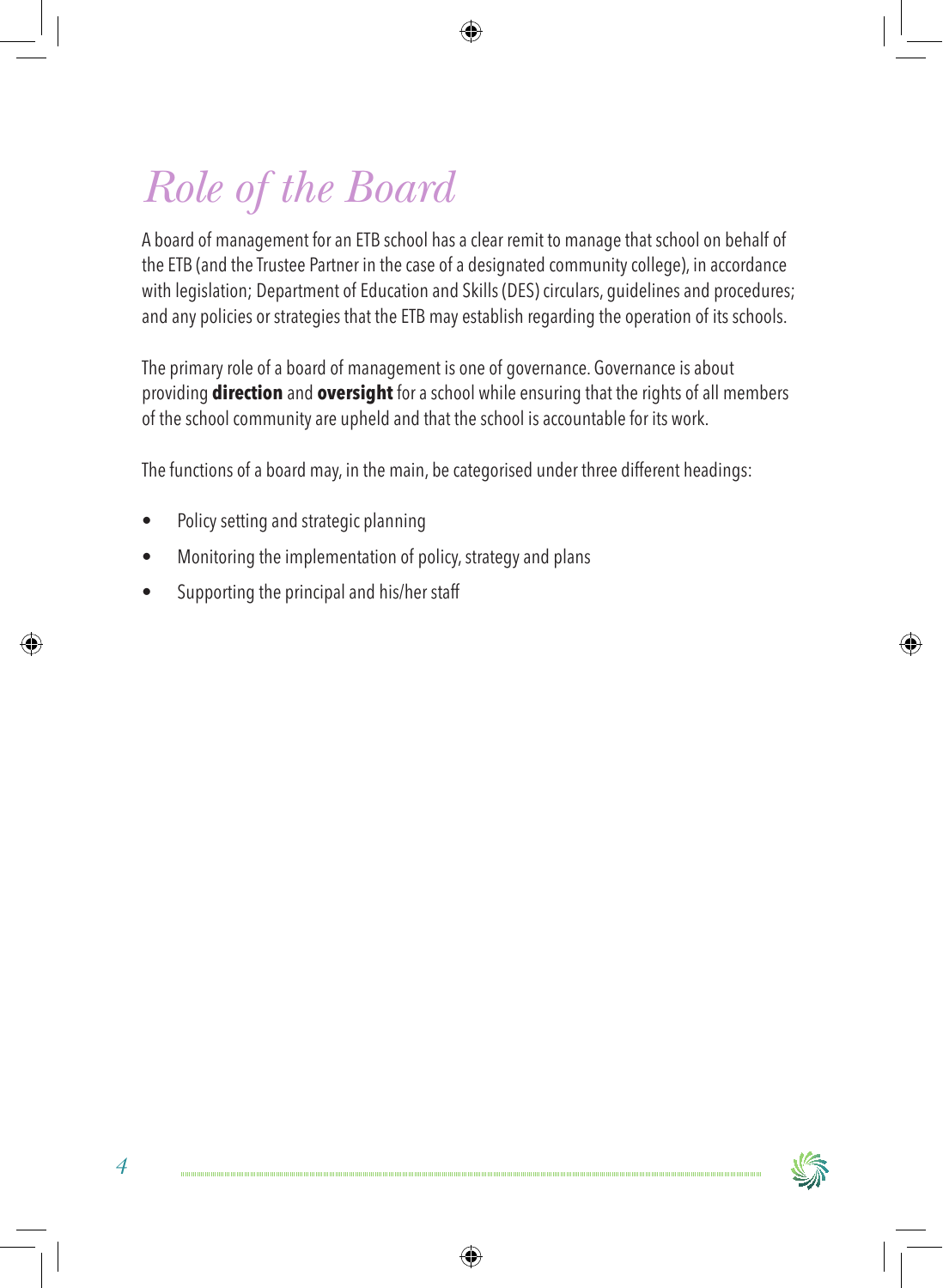# *Key duties of the Board*

Two key duties underpin the work of school board members.

- • The **duty to act, at all times, in the best interests of the whole school and the ETB and Trustee Partner (where applicable)** which means avoiding any perception that they are promoting personal or particular sectional interests.
- • The **duty to exercise due care, skill and diligence,** which means board members:
	- attend board meetings regularly and come prepared to meetings,
	- make reasonable efforts to inform themselves about matters relevant to their work on the board,
	- avail of the training provided for board members, and
	- set aside time each year to get to know the staff and the facilities

# *Resources/Supports available to members of boards of management*

- As well as this **Brief Guide** members of school boards of management will have access to the following resources/supports.
- • The ETBI Online **Handbook for Education and Training Boards and Boards of Management of ETB Schools and Colleges** – available on **www.etbi.ie** . The Handbook, which is a comprehensive and up-to-date resource for board members, will be regularly updated to take account of relevant legislative, DES circulars and other changes.
- The 'Know Your School' booklet providing key information about your school.
- Training offered by each ETB in conjunction with ETBI.

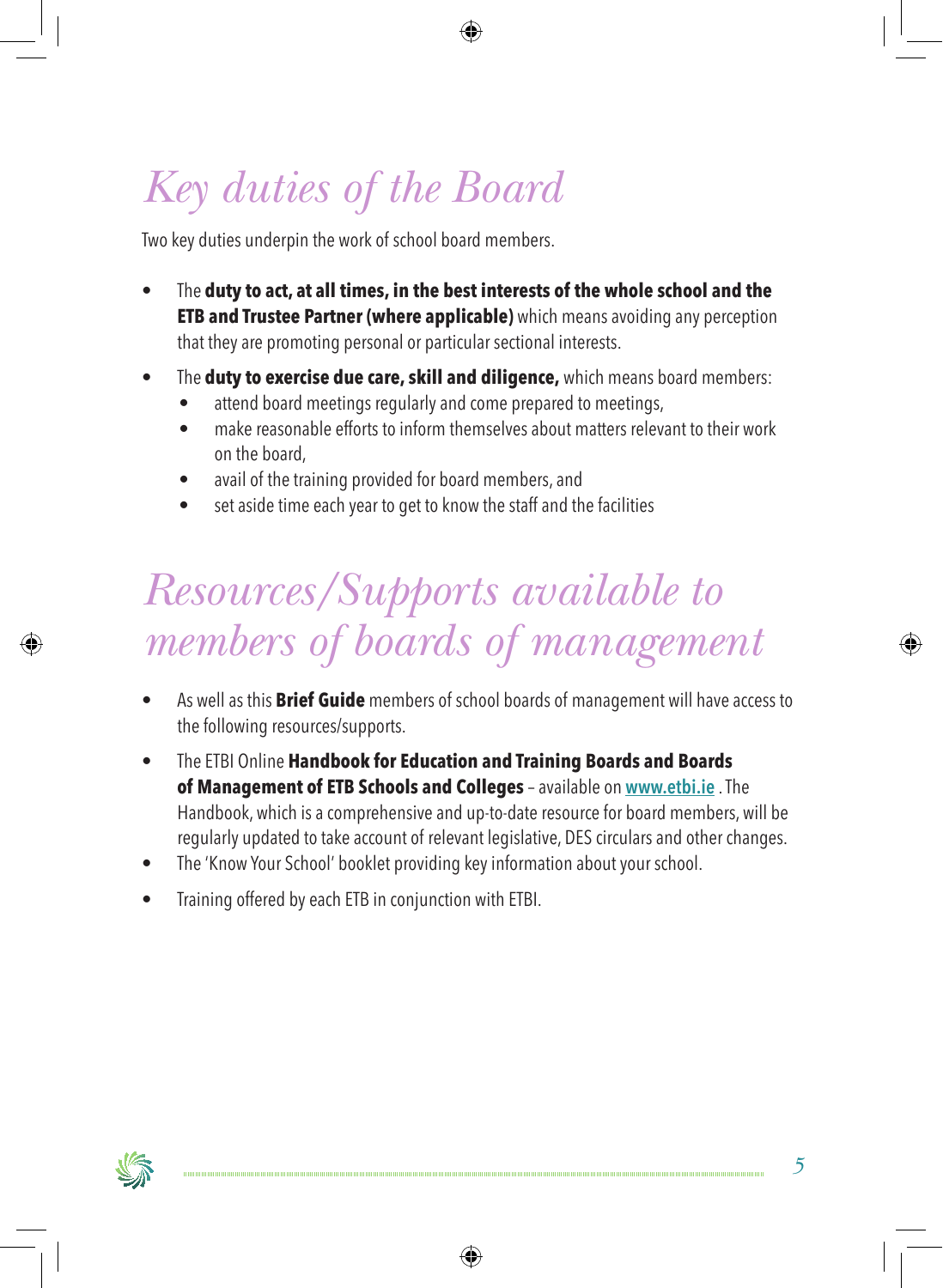# *Essential matters board members should know about their school*

There are a number of matters regarding primarily the organisation and running of the school that board members should be made aware of on joining the board. These include: the number of days' tuition required in a school-year, the school calendar, the length of the school day, the school timetable, the in-school management system, the subjects and education programmes offered by the school, the roles of different members of staff e.g. Guidance Counsellor, Resource teacher, Special Needs Assistants. Board members should also be aware of specific DES requirements relating to child protection, anti-bullying, literacy and numeracy, and data protection.

Each board of management member should, on joining a school board, be provided with a **'Know Your School'** booklet providing key information about the school – mission statement, policies, enrolment and student profile, facilities, staffing allocation, budget and latest accounts, performance in State examinations, etc. An indicative list of the matters that should be included in the 'Know Your School' booklet is set out in **Appendix 3**.

A non-exhaustive list of other matters that board members should also be conversant with are set out at **Appendix 1**.

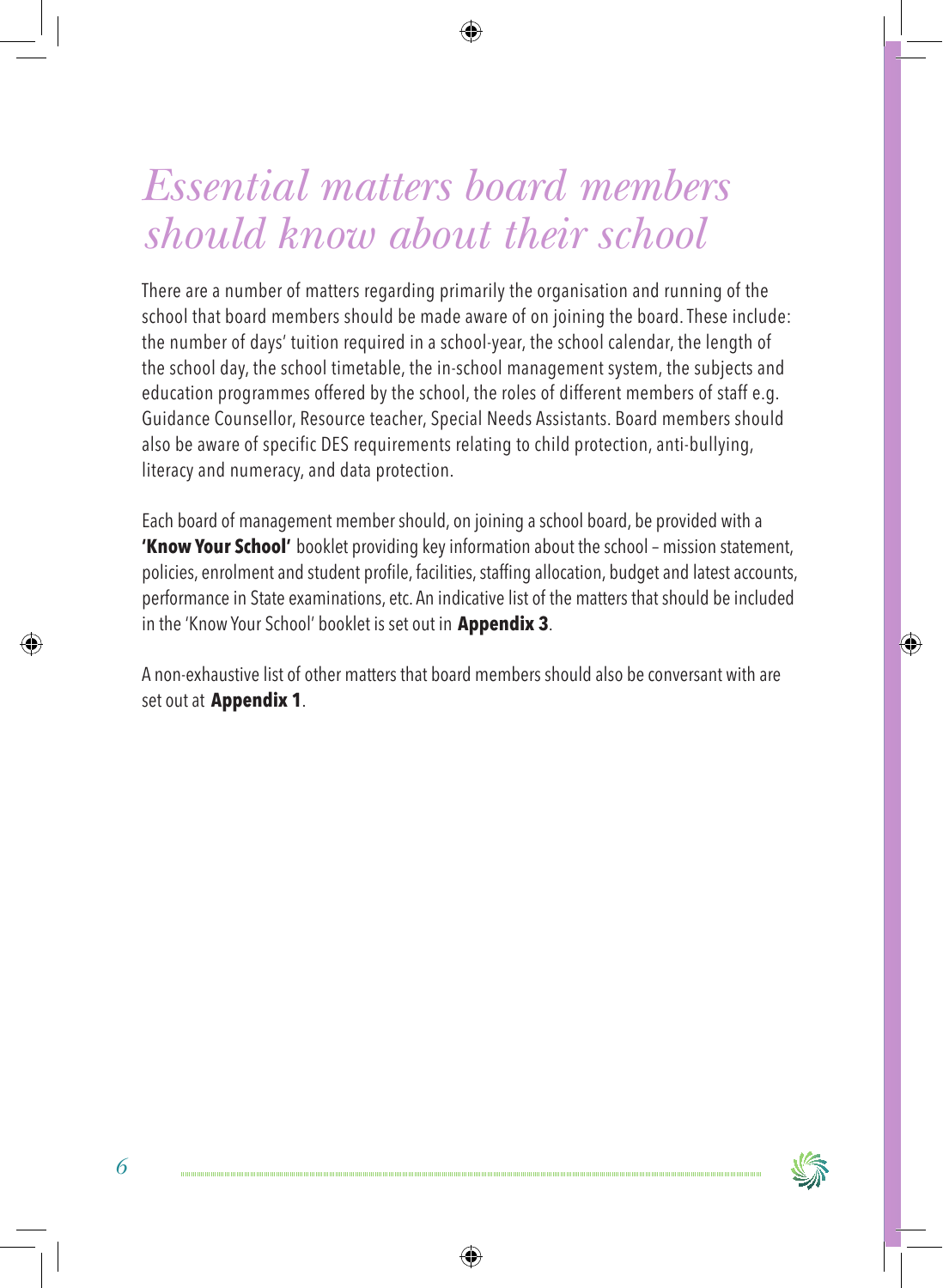# **General Responsibilities OF BOARDS O MANAGEMEN**

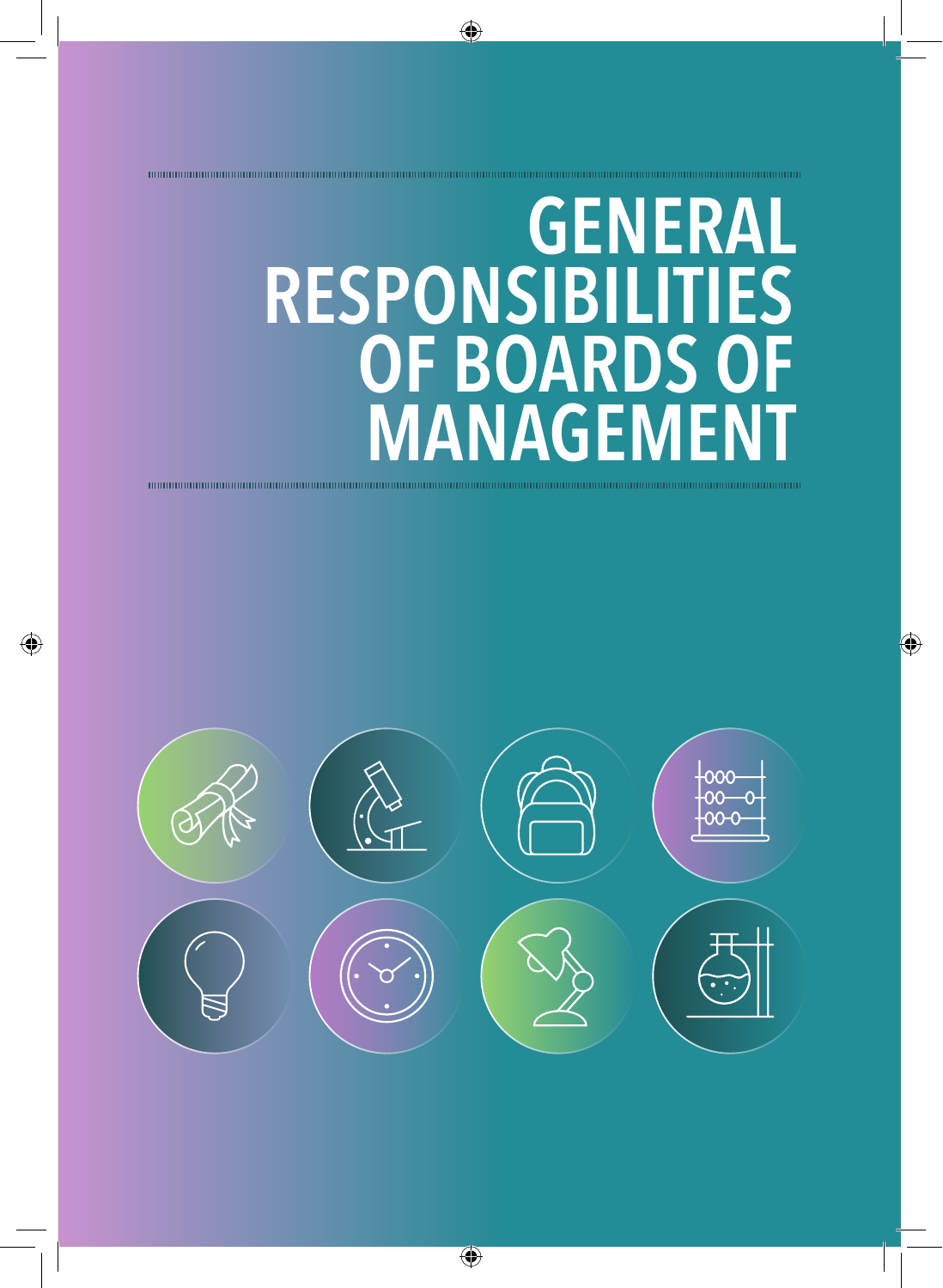# *General Responsibilities of Boards of Management*

The Education Act (1998) requires schools to provide all students with an education appropriate to their abilities and needs and, in doing so, to have regard to the efficient use of available resources to ensure that:

- the school promotes the moral, spiritual, social, and personal development of students and provides health education for them, in consultation with their parents, having regard to the characteristic spirit of the school;
- those with special educational needs are identified and provided for:
- the school complies with the education policies, regulations and curriculum prescribed by the Minister;
- students have access to appropriate quidance to assist them in their educational and career choices;
- the school maintains systems whereby its performance can be assessed the effectiveness of teaching and the attainment of academic standards;
- the school establishes and maintains an admissions and participation policy that provides for maximum accessibility to the school;
- the school promotes equality of opportunity for both male and female students and staff of the school;
- the school promotes the development of the Irish language and traditions, Irish literature, the arts and other cultural matters;
- parents of a student, or in the case of a student who has reached the age of 18 years, the student, have access in the prescribed manner to records kept by that school relating to the progress of that student in his or her education;

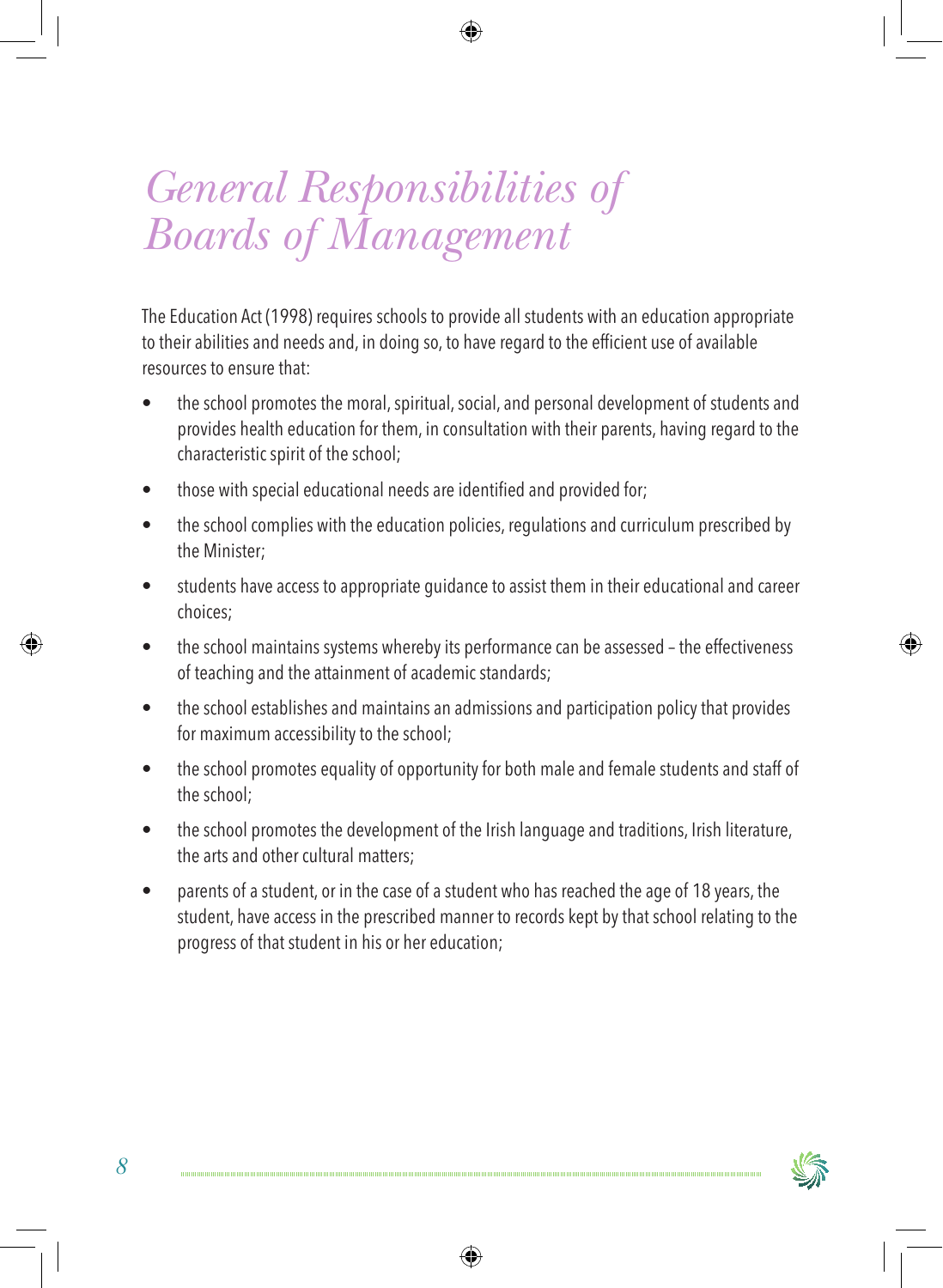- the school, in the case of a school located in the Gaeltacht area, contributes to the maintenance of Irish as the primary community language;
- the needs of personnel involved in management functions and staff development needs generallyin the school are identified and provided for;
- the school promotes, insofar as is reasonably practicable, educational opportunities for persons living in the area in keeping with national policies on lifelong learning;
- The school establishes and maintains contact with other schools and colleges and at other appropriate levels throughout the community served by the school/college.

The board of management should work collaboratively with the school principal, who is secretary to the board, and the staff to facilitate the school/college in the exercise of these functions. Also, in all its work, the board should have regard for the public interest in the affairs of the school, and be accountable to students, their parents, the ETB and, where applicable, the Trustee Partner.

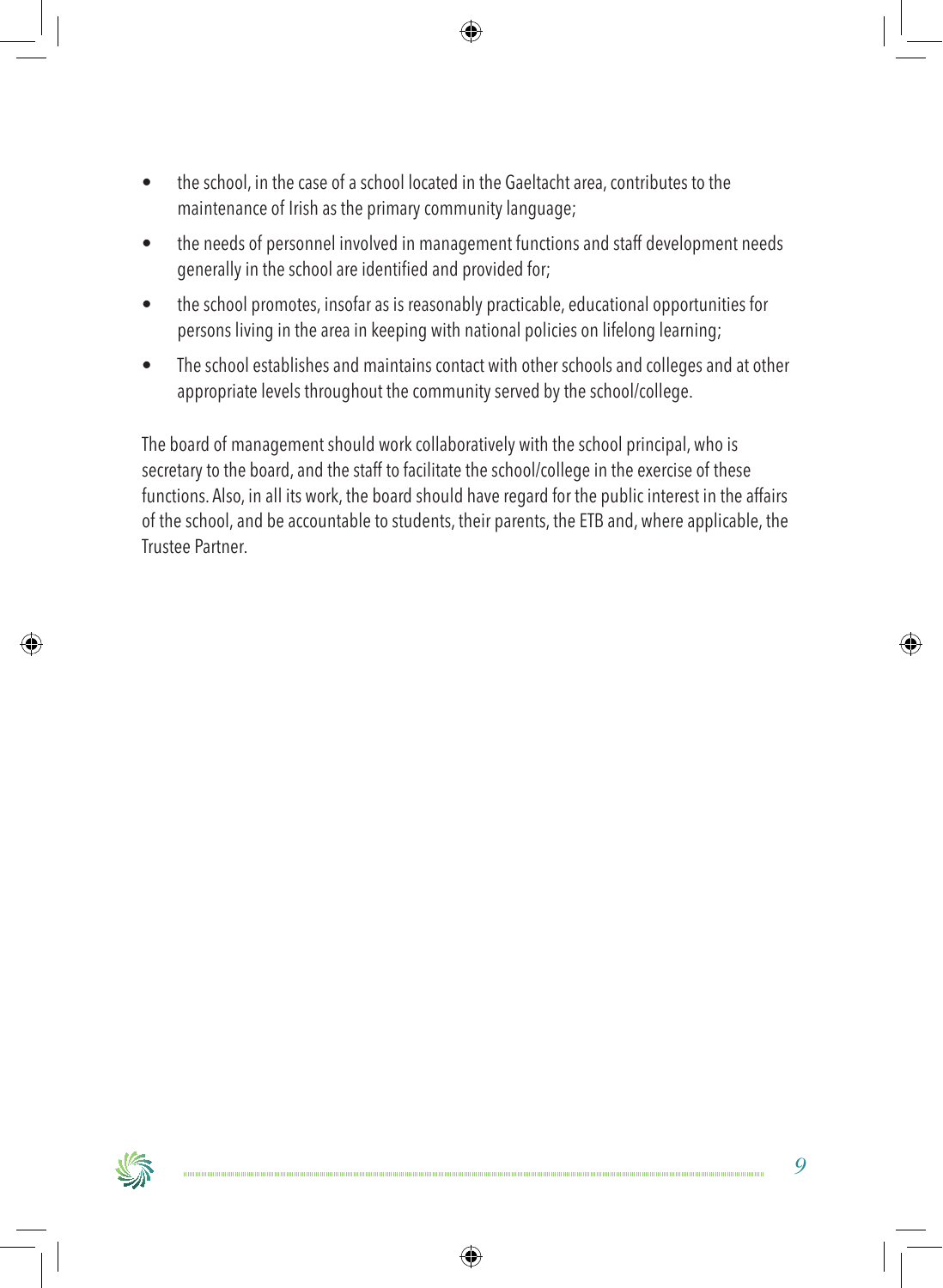# **Specific Responsibilities of Boards of Management**

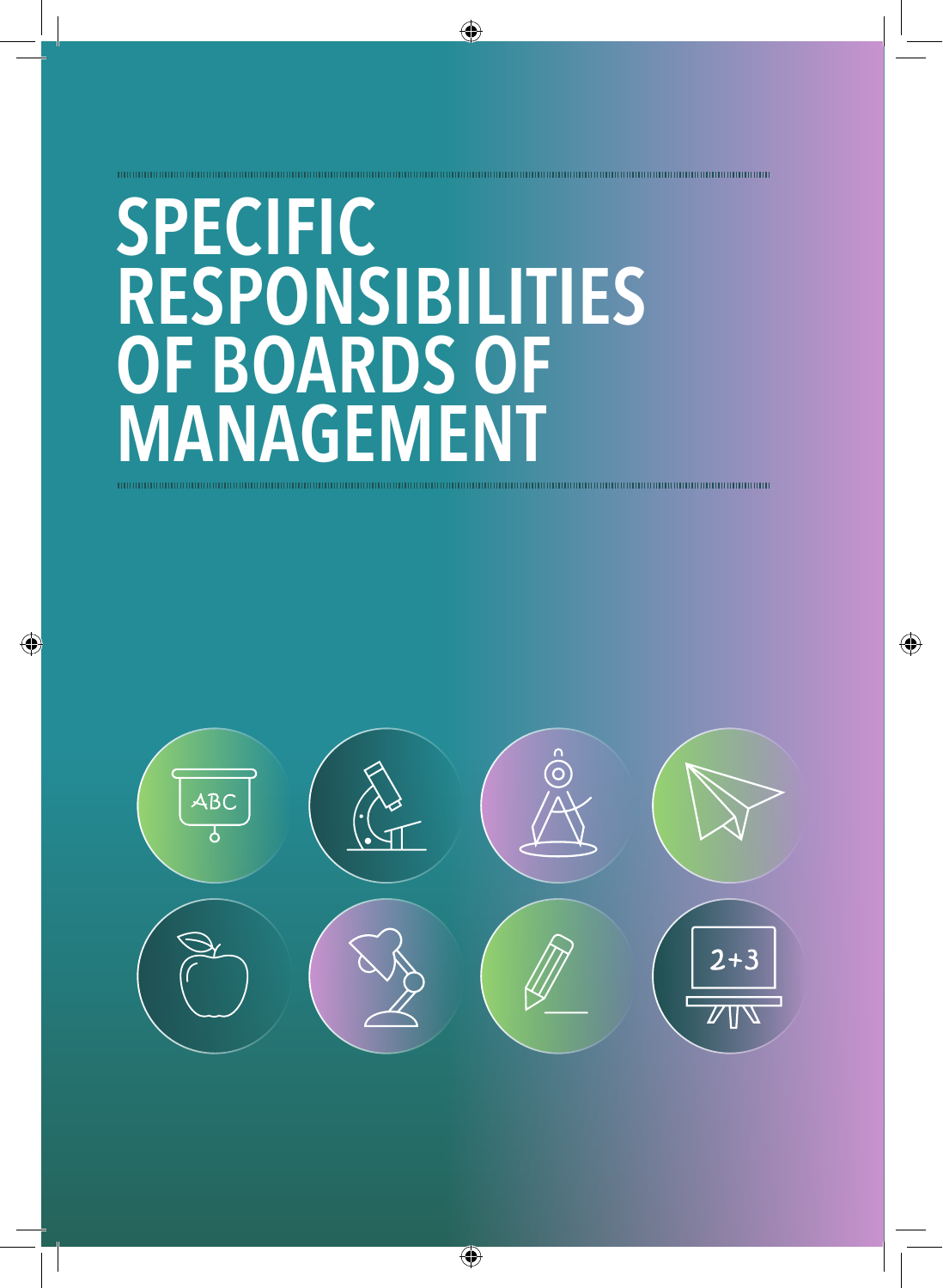# *Specific Responsibilities of Boards of Management*

## **1. School Plan & DEIS Action Plan**

The board of management has statutory responsibility for making arrangements for the preparation and adoption of a school plan or, where one is already in place, for regularly reviewing and, where appropriate, amending the plan. This involves a continuous cycle of planning, implementing, evaluating, reviewing and planning. The board also has responsibility for the circulation of copies of the school plan to the patron, parents, teachers and other staff of the school.

While the principal and staff will undertake much of the detailed work involved in preparing a school plan, the board is ultimately responsible for seeing that this work is undertaken and, in the case of a whole-school evaluation (WSE), the board will be held accountable for delivering on this responsibility.

The School Plan should be informed by the mission of the ETB and the Trustee Partner (where applicable) the ETB's Statement of Strategy and any policies or guidelines that may be in place regarding the characteristic spirit of its schools.

The school planning process includes the development and regular updating of school policies. Some policies are required by law, some are required to comply with DES circulars, and others are necessary to provide coherence and direction to the work of the school. A recommended list of policies that should be included in the School Plan is set out at Appendix 2.

All policies need to be regularly reviewed and, if necessary, revised. Thus a board should develop and maintain a Policy Review Calendar. It might also be helpful to new board members in particular, if a short section of each board meeting was devoted to briefly familiarising members with one or two different school policies.

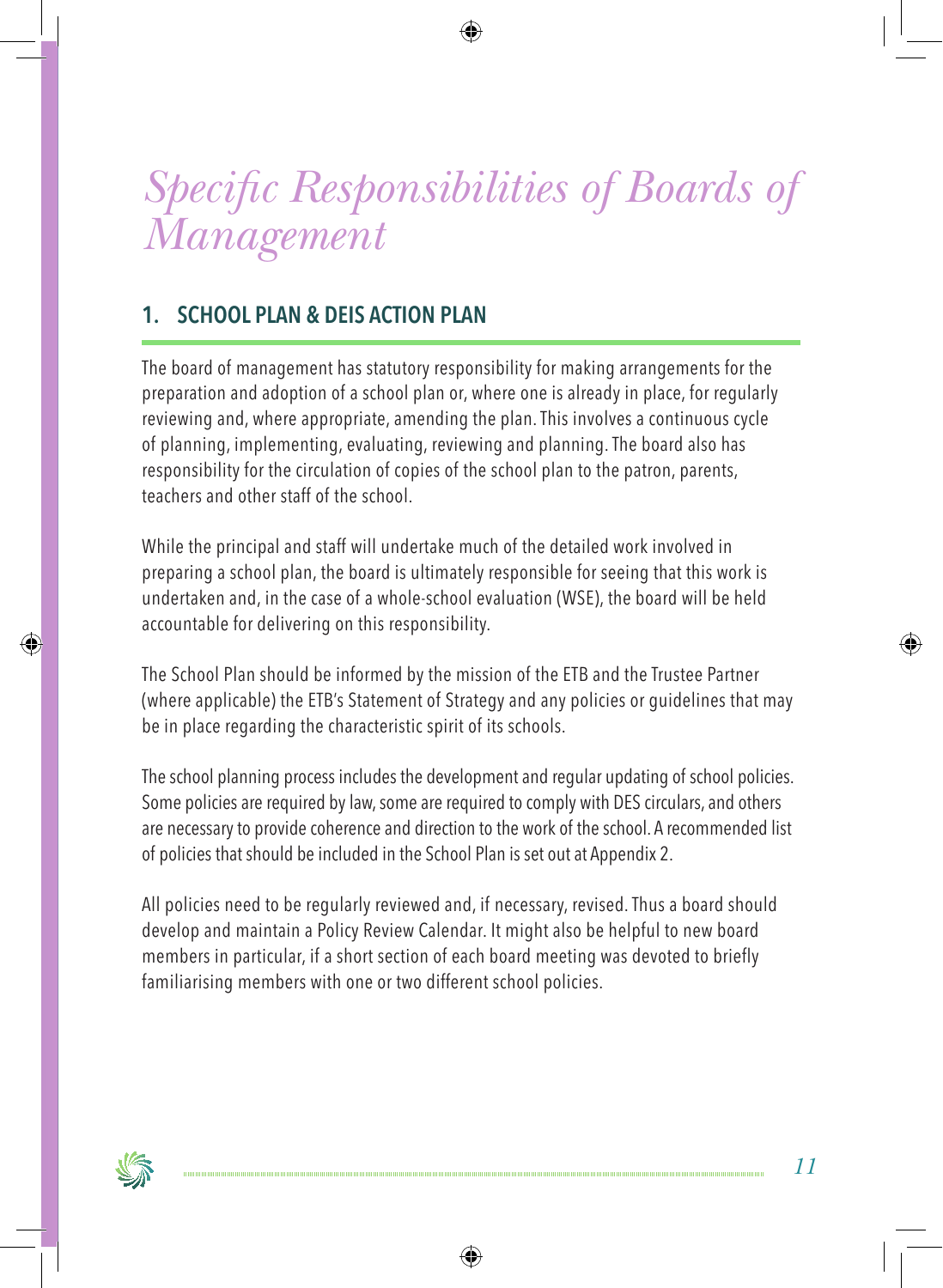Some 200 post-primary schools are Designated as DEIS (Delivering Equality of Opportunity in Schools) Schools on the basis of the level of disadvantage of the communities they serve. DEIS schools are also required to have three-year Action Plans for educational inclusion.

## **2. School Planning & Self-Evaluation**

School Self-Evaluation (SSE) is the preferred tool for gathering and analysing the data essential to developing the School Plan and the DEIS Action Plan.

SSE is simply the whole school community (especially the staff), taking the initiative, under the direction of the board of management, to look at how the school is performing under a number of headings; making judgments about what is working well and what needs to be improved; developing an annual school improvement plan (SIP) to achieve the necessary improvement; and reporting annually to the school community on this work. The parents and students must also be consulted in the course of the SSE process.

DES Circular 40/2012 states that over a four-year period from 2012, all post-primary schools should engage in school self-evaluation and produce three-year improvement plans for numeracy, literacy and one aspect of teaching and learning across all subjects and programmes.

# **3. Financial Matters**

The ETB is the corporate entity and has ultimate responsibility for financial matters. However, each year, the ETB allocates a budget to the school and the board of management is responsible for how this budget allocation is spent and accounted for. The board is also required to report annually and certify income and expenditure, in a specified format, to the ETB. As part of the ETB's budgeting process, a board is required each year to submit to the CE, usually before 31 May, an estimate of the income and expenditure required for the following year.

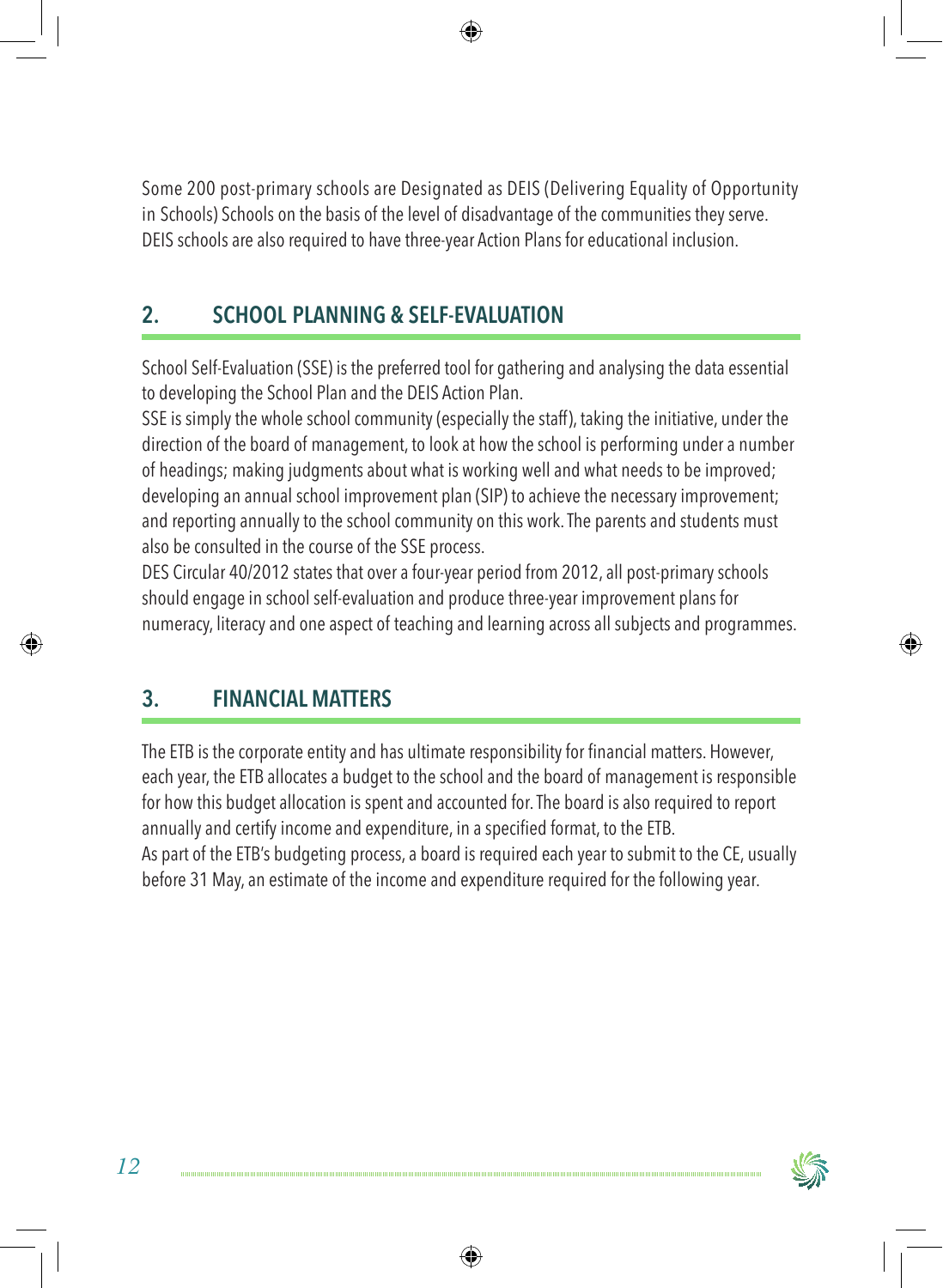# **4. Premises and Equipment**

The ETB is responsible for the erection of the school buildings, for the development of the school premises, and for expenditure on the initial equipping of the school.

The board is responsible for the maintenance and upkeep of the school premises and grounds out of the annual financial allocation provided bythe ETB. In consultation with the principal, it is responsible for carrying out minor repairs and for the choice and replacement of books, stationery, furniture and other materials for the school. In practice the board delegates this function to the principal.

## **5. Reporting Responsibilities**

The board is required to provide an annual report to the ETB, and such other reports and information, as may be required by the ETB.

A board is also required to establish procedures for informing parents about the operation and performance of the school; these may include the publication and circulation to parents, teachers, other staff and student council, as appropriate, of a report on the operation and performance of the school in any school year, with particular reference to the achievement of objectives as set out in the school plan.

# **6. Code of Behaviour**

A board has statutory responsibility for preparing (following consultation with principal, teachers, parents and students) a Code of Behaviour for the students registered at the school. This code shall specify:

- standards of behaviour that should be observed by each student;
- measures that may be taken when a student fails/refuses to observe those standards;
- procedures to be followed before a student may be suspended or expelled;
- grounds for removing a suspension imposed on a student; and
- procedures regarding notification of a child's absence from school.

The focus of a school's code of behaviour should be on recognising and rewarding positive student behaviour. And **a code of behaviour must be in accordance with the NEWB (TUSLA) 2008 Guidelines on Developing School Code of Behaviour.**

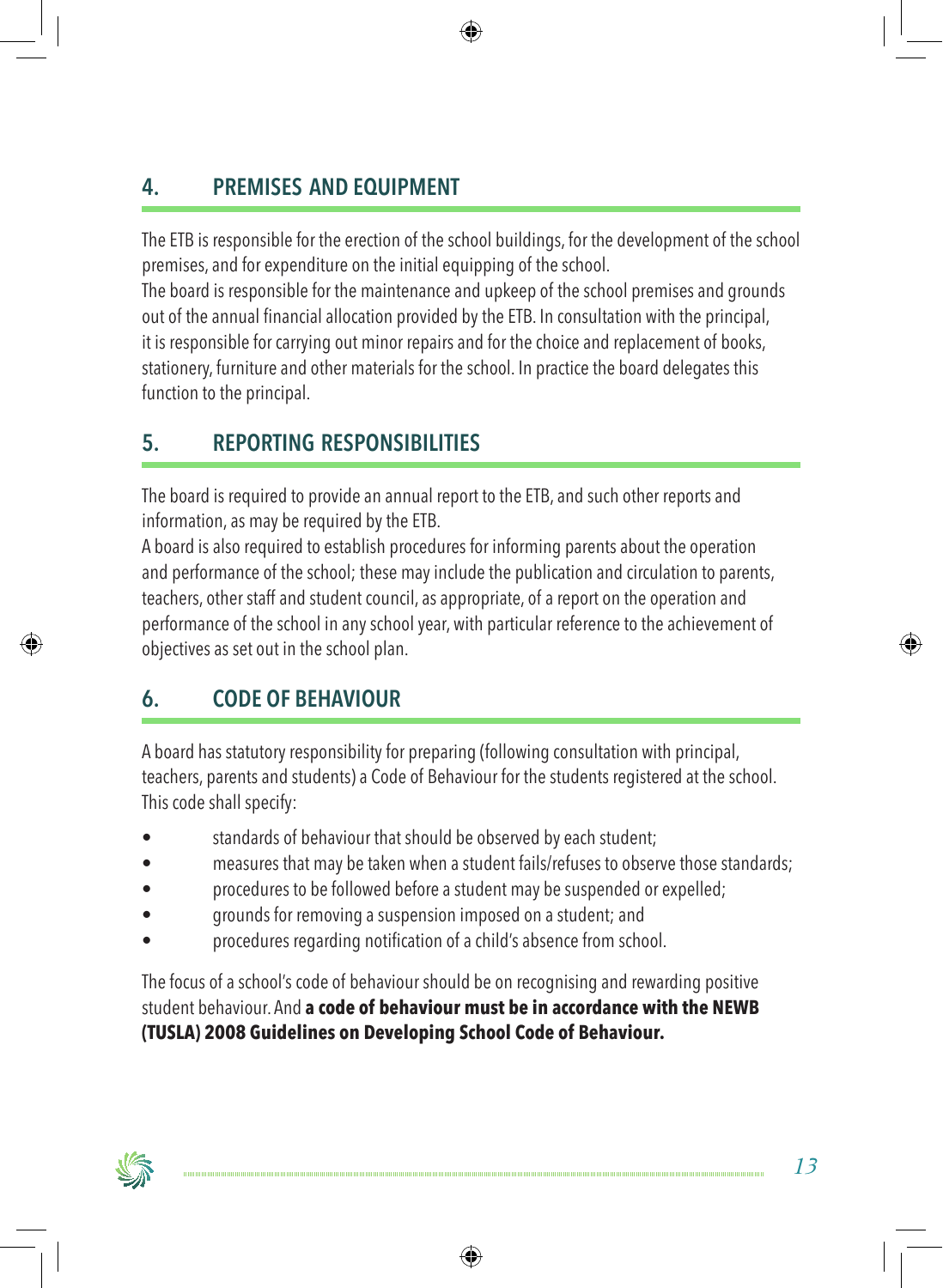# **7. Admission, Suspension and Expulsion of Students**

A board of management has specific legal responsibilityfor publishing the policy of the school governing admission to the school, participation in the school's programmes and the expulsion and suspension of students from the school. The functions of a board in relation to the expulsion, suspension or refusal to enrol a student are set out clearly in the Education and Welfare Act (2000) and in sections 10, 11 and 12 of the NEWB's (TUSLA) 2008 Guidelines $^2$ . Board members must be familiar with these guidelines.

In coming to a decision about suspension, expulsion or refusal to enrol a student, a board of management must have regard for the rules of natural justice.

While the principal, on behalf of the board, deals with the practicalities of student admission, it is the board that formally enrols students in a school and the board that formally refuses enrolment, suspends (see qualification immediately below regarding suspension of students) or expels students. Thus, appeals against refusals to enrol, suspend or expel students are appeals against decisions of the board.

According to NEWB's (TUSLA) 2008 Guidelines the ETB holds the authority to suspend a student but this authority may be devolved under Section 44 of the Education and Training Boards Act, 2013, to the board of management of a school, in which case the ETB must ensure that the scope of the authority given is in line with the provisions of the NEWB Guidelines, or Model Agreement and any relevant legal requirements. Also, the NEWB Guidelines point out that where a board of management proposes to delegate this authority to the principal (and it is usual for boards of management to delegate to school principals the authority to suspend students for a limited number of days) the board should put a formal delegation arrangement in place.

Where a board of management refuses to enrol a student, suspends a student for more than a total of 20 days or expels a student, the parents/guardians of the student or the student, where s/he is over 18, may appeal the decision, in the first instance, to the ETB and thereafter to the Secretary General of the DES.



<sup>2</sup> The NEWB Guidelines predated the Education and Training Boards Act, 2013, so they referred to VECs and the Vocational Education Amendment Act, 2001, rather than ETBs and the Education and training Boards Act, 2013.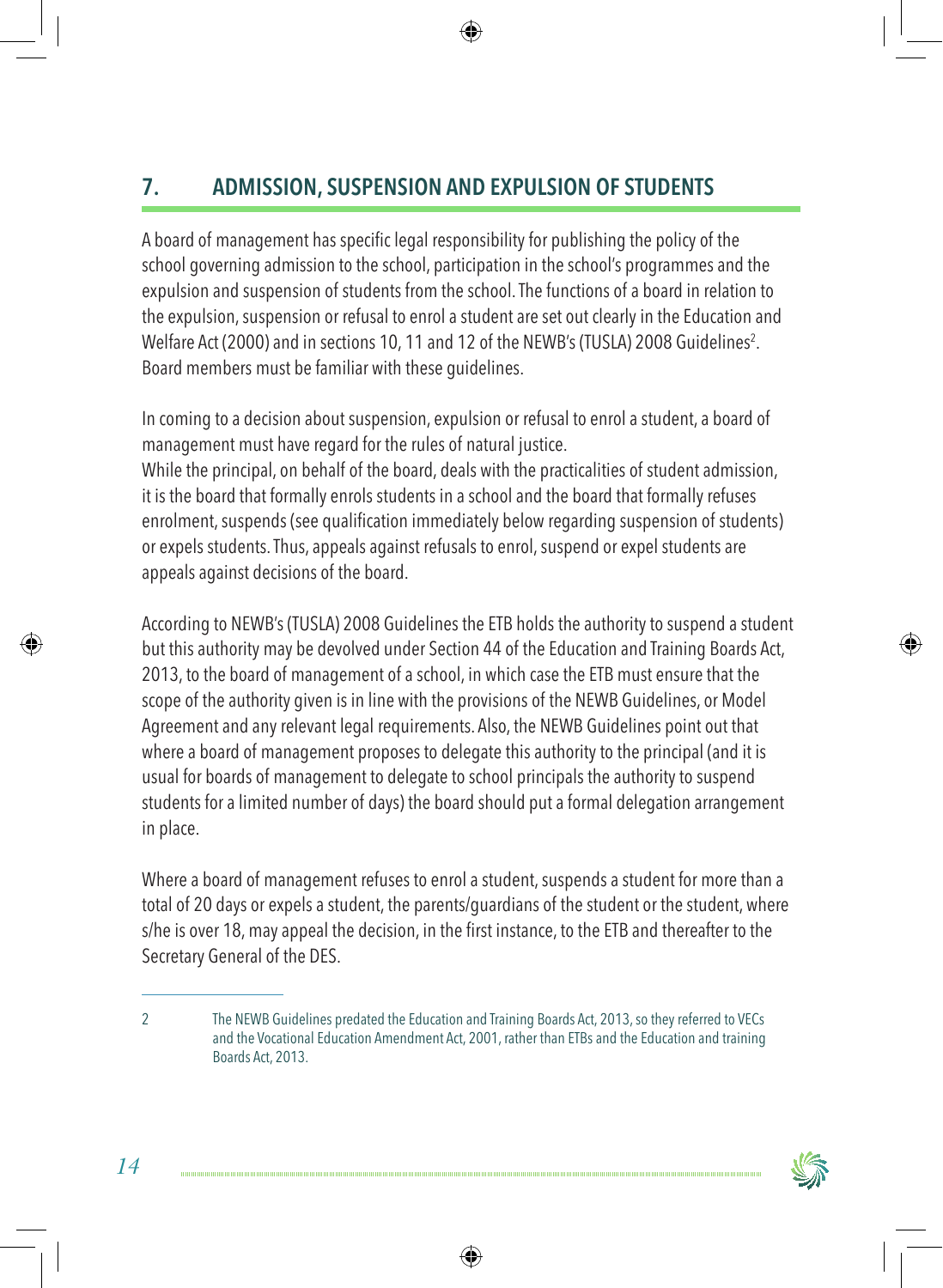# **8. School Inspections**

The DES Inspectorate conducts different kinds of inspections in schools and centres (subject, thematic, programme, incidental and follow-up inspections, and whole school evaluations in schools; and evaluations of centres) and reports of these are usually published on the DES website.

While all inspections are relevant to the work of a board of management, a board is specifically involved in the whole school/centre evaluation (WSE) process and the inspectors will meet with the board in the course of the evaluation. Thus, board members need to:

- understand the role of the board in managing the school the board of management has 'responsibility for the general direction of the organisation and curriculum of the school';
- understand the WSE process and, in particular, the WSE reporting process;
- understand the School Plan, its importance in terms of WSE and the vision the board of management has for the future of the school;
- be generally aware of the school's strengths and of the areas of school life in need of improvement;
- ensure that the school responds appropriately to recommendations in inspection reports; and
- understand how the school operates.

### **9. Annual Adoption of Educational Scheme for School**

The principal is required each year to prepare an educational scheme for the following academic year and to specify any additional teachers required. This educational scheme is submitted to the board for its consideration and transmitted by it to the ETB. In this sense, the board is responsible for adopting the educational scheme for the school within approved resources each year. This refers to the educational programmes and subjects offered by the school.

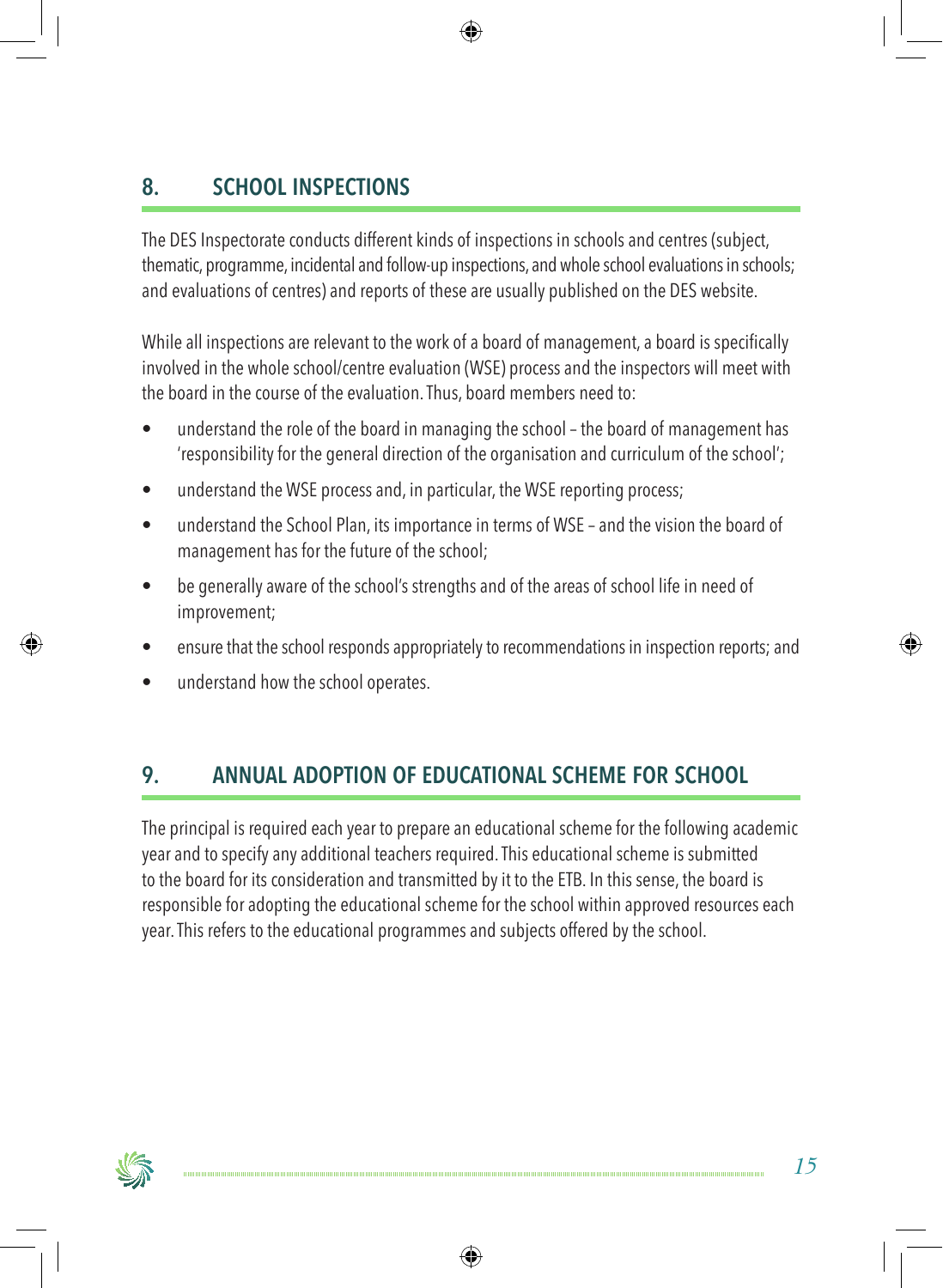## **10. Employment of Staff**

A school board of management does not have responsibility for the employment or performance of staff (teaching or non-teaching) in a school.

It is the duty of the ETB Chief Executive (CE), on behalf of the ETB, to employ and manage<sup>3</sup> staff for ETB schools. However, a board will annually, in accordance with ETB policies and procedures, request the ETB to make provision for the employment in the school of a principal and as many teachers and other staff as a board from time to time thinks necessary for the effective operation of the school. The final allocation of teaching posts to a school is subject to the prior approval of the CE.

Though the board of management has no role in the appointment to posts of responsibility, it does have responsibility for approving the schedule of posts of responsibility in a school. A draft schedule of posts of responsibility, to cater to the curriculum and organisational needs of the school, should be prepared by the principal, following appropriate consultation with the teaching staff, and this should be presented to the board of management for its approval – see Paragraph 7.1 in CL 15/97, Paragraph 6.1 in CL 43/00 and Paragraph 2 of Appendix One to CL 20/98.

## **11. School Attendance Strategies**

A board of management is required, after consultation with the principal, the teachers the parents and the relevant educational welfare officer, to prepare and submit to the NEWB (TUSLA) a statement of the strategies and measures it proposes to adopt for the purposes of fostering an appreciation of learning among students attending the school and encouraging regular attendance at school. This statement shall be included in the school/DEIS plan.

<sup>3</sup> Note that it is the function of the principal of a school, under the direction of the ETB chief executive, to manage the staff in his/her school, in line with Sections 22 and 23 of the Education Act, 1998, as amended.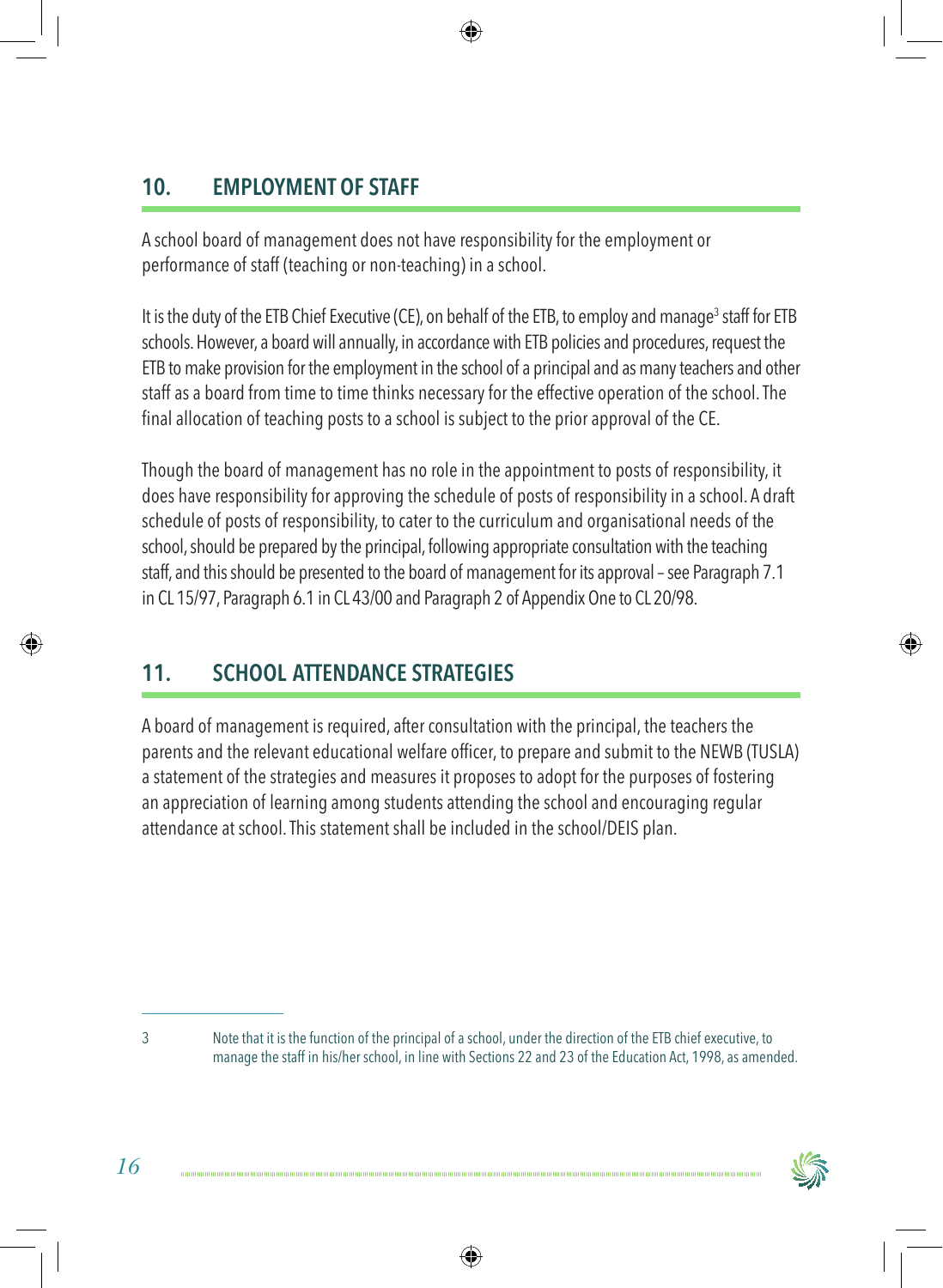## **12. Child Protection and Anti-Bullying**

The board of management has very specific responsibilities regarding both of these matters.

#### **Child Protection**

- The board is required to formally adopt and implement the DES Child Protection Procedures for Primary and Post-Primary Schools as an integral element of the school's overall Child Protection Policy.
- The principal, at each board meeting must report on child protection issues in accordance with the provisions of the DES procedures.
- The Board must formally review the school's child protection policy annually and its implementation by the school.
- Anti-Bullying
- The board is required to formally adopt and implement the DES Anti-Bullying Procedures for Primary and Post-Primary Schools, as an integral element of the school's overall antibullying policy.
- At least once in every school term the principal must report to the board setting out the overall number of bullying cases reported since the previous report to the Board and confirmation that all reported cases have been or are being dealt with in accordance with the DES procedures.
- The board of management must undertake an annual review of the school's anti-bullying policy and its implementation by the school.

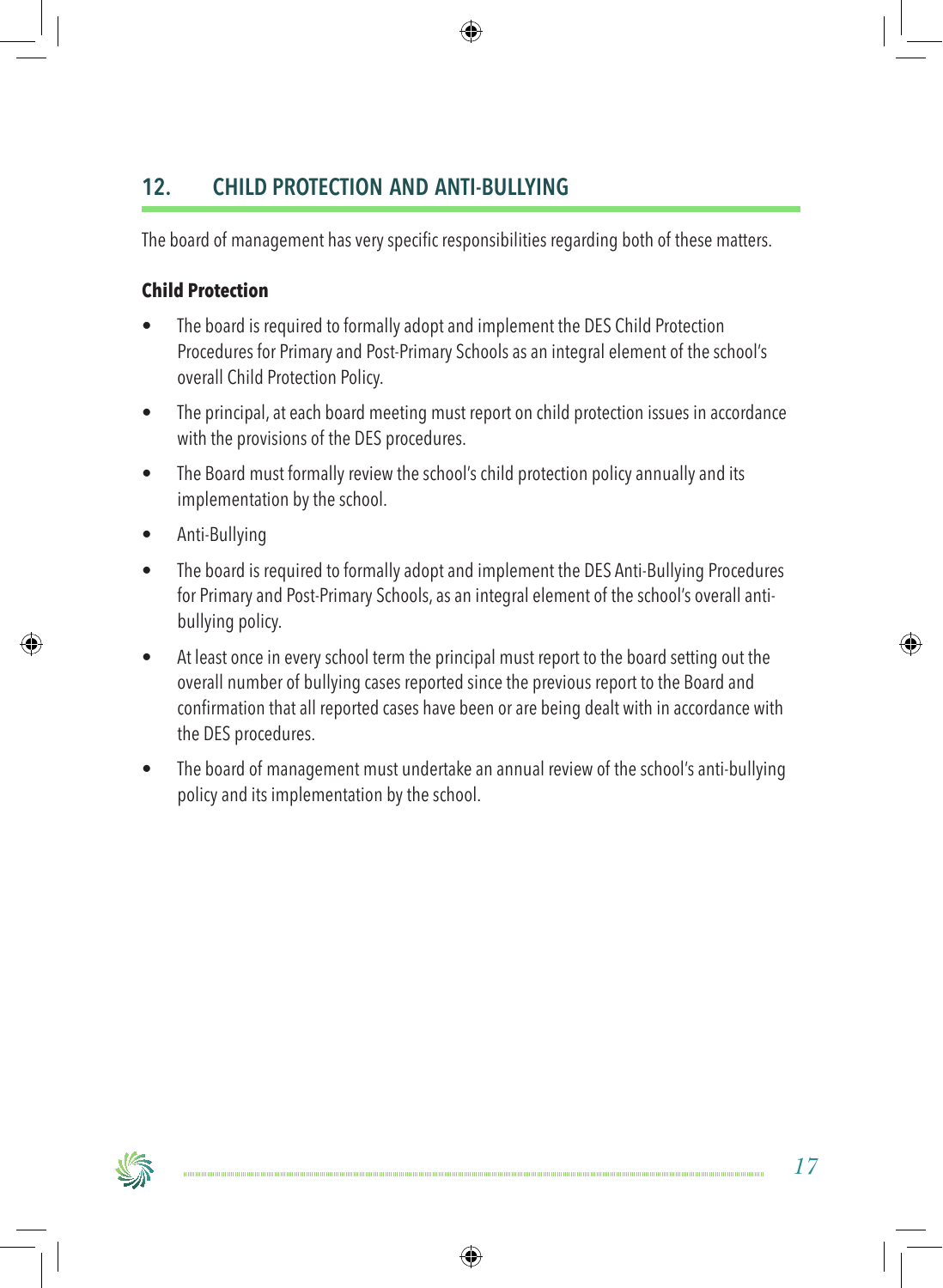# **Board of MANAGEMENT Meetings**

10000000000000000000000000000000000

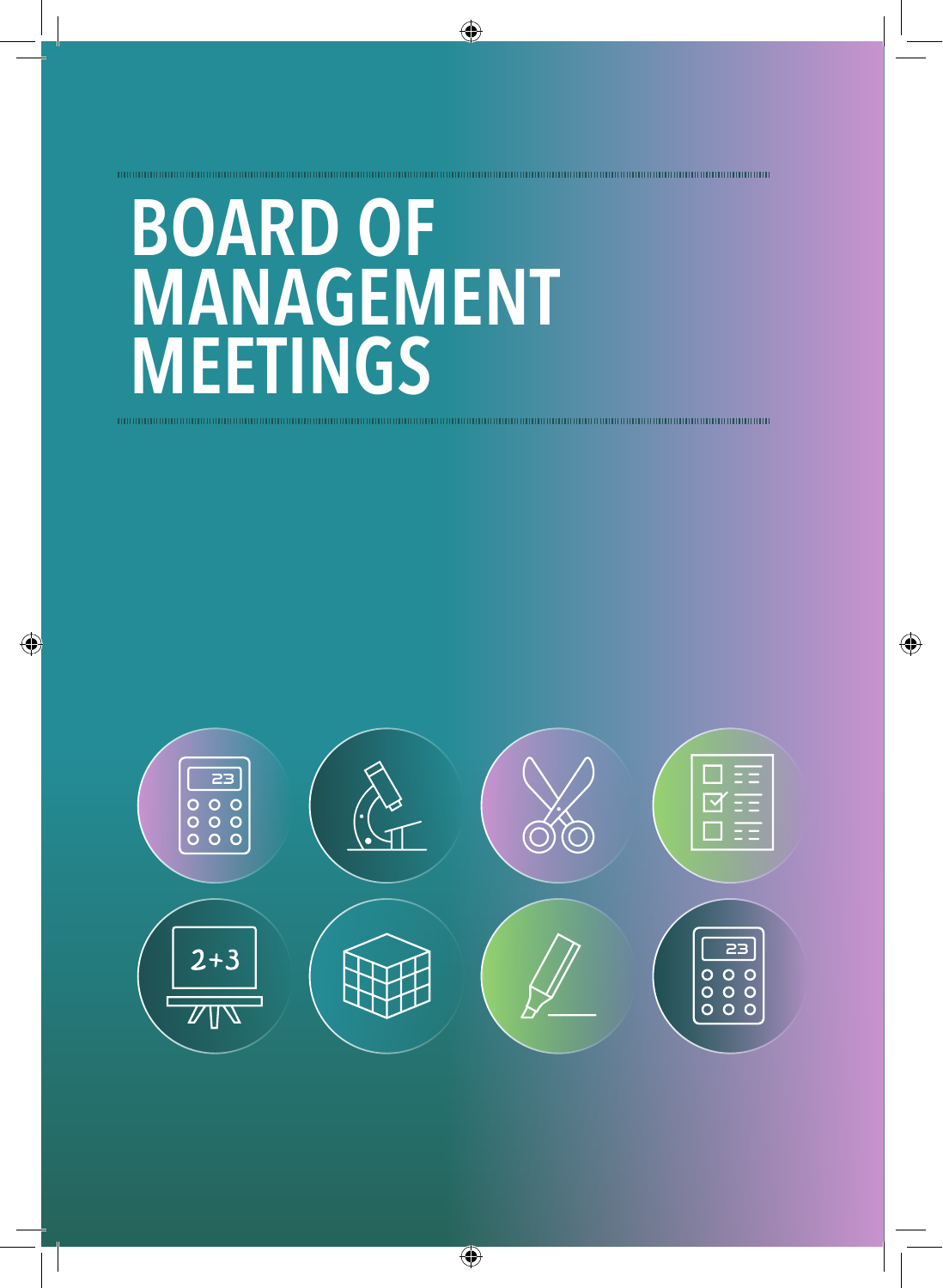# *Board of Management Meetings*

## **1. Board Meetings**

At board meetings, board members draw on their own unique experience, expertise and wisdom to contribute to the work of the board, express their views honestly and respectfully, and listen courteously to the views of other board members – always with a view to the board arriving at decisions that are in the best interests of the school.

## **2. Election and Role of Chairperson**

The members of a board, save where the ETB has exercised its right to appoint a person to be chairperson of a board, shall, at their first meeting, elect a chairperson for the balance of that school year. Thereafter, an election for chairperson shall take place at the first meeting of each school year or after a vacancy has arisen.

Since the effectiveness of school governance depends significantly on the chairperson, careful consideration should be given to the appointment of a chairperson.

Effective school governance also depends on the quality of interpersonal relations between board members and between the board and the principal. The chairperson and the principal have important respective roles to play in creating time and opportunities for good working relationships to evolve.

An effective chairperson should, inter alia:

- Chair board meetings effectively and, in doing so, manage disagreement constructively. This involves having a good understanding of the business of the school. A well-chaired board is able to cope with constructive disagreement about matters of importance to the school. An effective chair can make it safe for all members to express their views and help new members to find their voice and make their input.
- Establish and maintain a good professional relationship with the school principal. It is imperative that the relationship between the principal and chairperson be one of mutual trust, respect and honesty.

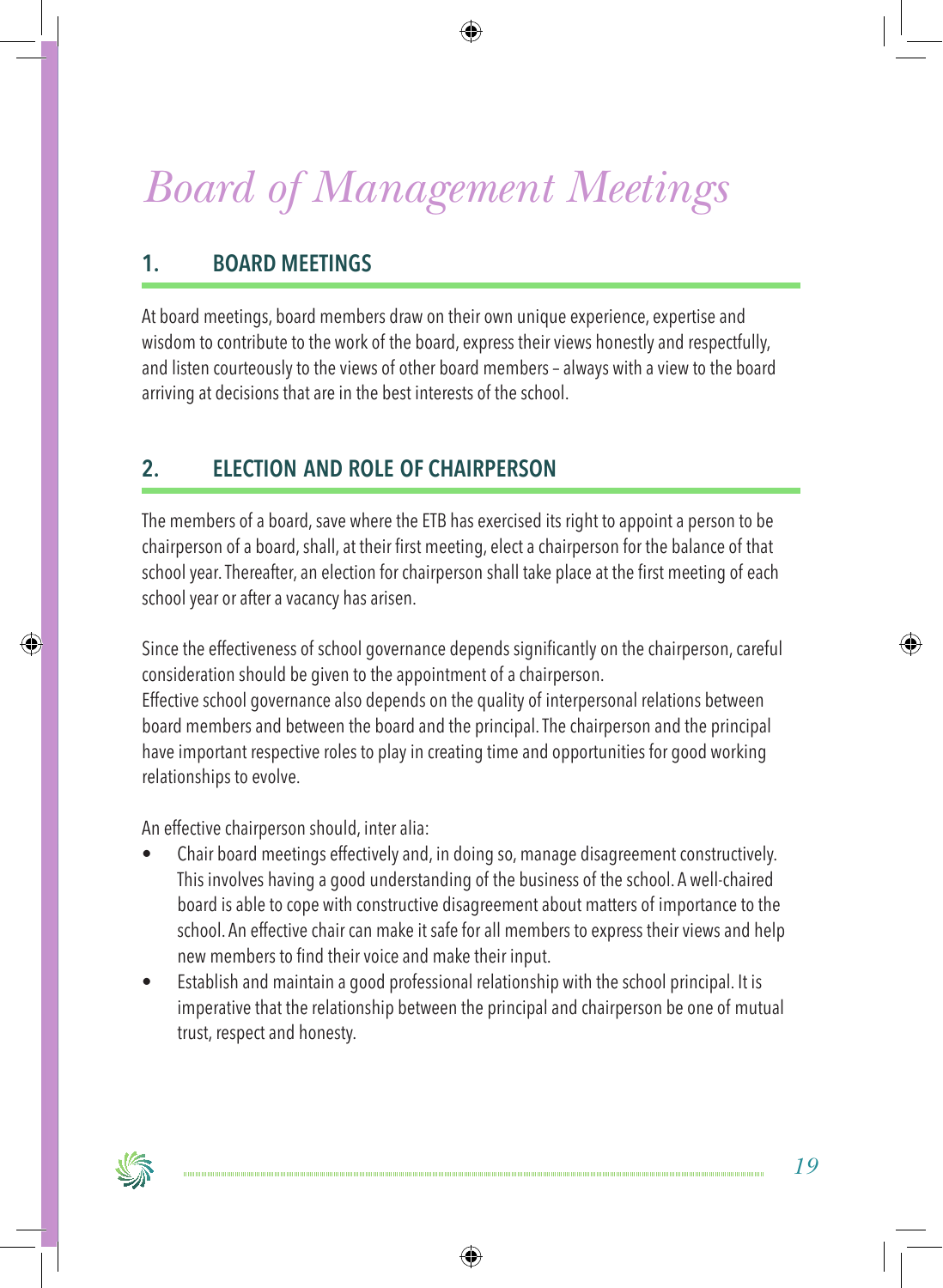# **3 Preparation for Meetings**

The effectiveness of board meetings depends significantly on the preparation that is done for the meetings. All board members should receive a 'meeting pack' seven days prior to the meeting. This should contain the following.

- **• Notice of meeting**.
- **• Agenda**. The agenda should be well structured and prepared in consultation with the principal, who is secretary to the board.
- **Draft minutes of the previous meeting** documenting: what was decided, brief explanations of the reasons for such decisions (avoid recounting 'who said what') and the names of those who are to follow up (action) those decisions. The secretary to the board (principal) is responsible for the minutes and, ideally, draft minutes should be circulated to members within seven days of a meeting.

In relation to board decisions (known as resolutions) it is vital to get the wording right – so that any reader, irrespective of his/her knowledge of the issue, will understand what was decided. Also, it is recommended that board meeting resolutions (decisions) should be clearly highlighted to facilitate their confirmation bythe ETB.

**• Other written reports** (principal's report, finance report, committee or task group reports, etc.) and papers on items on the agenda so that board members can arrive to the meeting with an understanding of the matters on the agenda. As a general rule, papers should be circulated seven days before a meeting; otherwise, members may not have the time to consider them fully.

#### **Note:**

All correspondence addressed to the principal as secretary of the Board must be brought to the attention of the board of management.

While some items, such as Child Protection, Finance, etc., must be on the agenda for all meetings, a school tends to have an annual 'cycle' in that different matters need to be on the agenda for board meetings at different times of the year. For example, a review of State examination results and school enrolments in September, review of the implementation of the Child Protection Procedures and the Anti-Bullying Procedures in May, and the educational programme for the following school year in the spring.

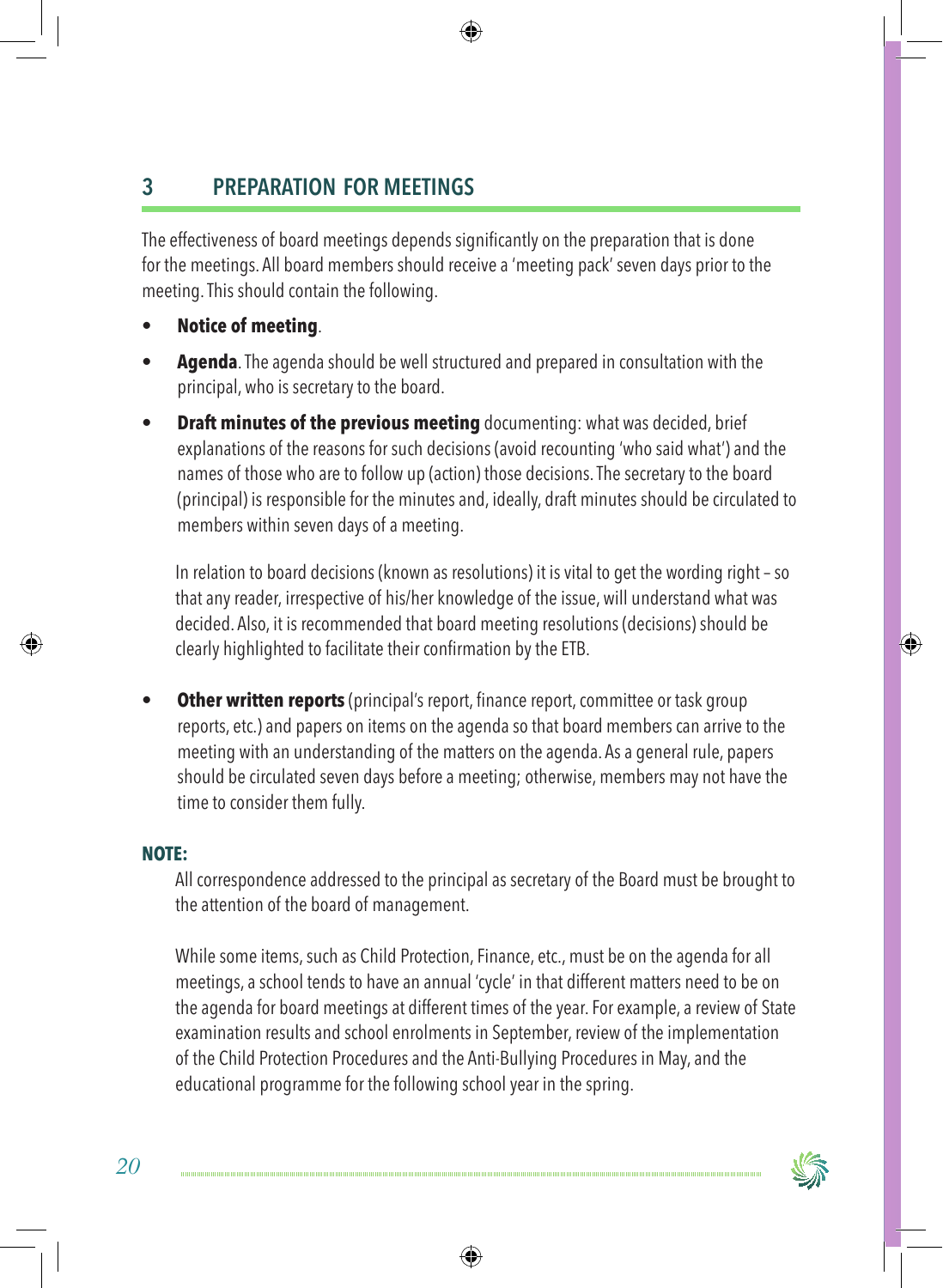# **Other Matters Relevant to MEMBERS O Boards of MANAGEMENT**

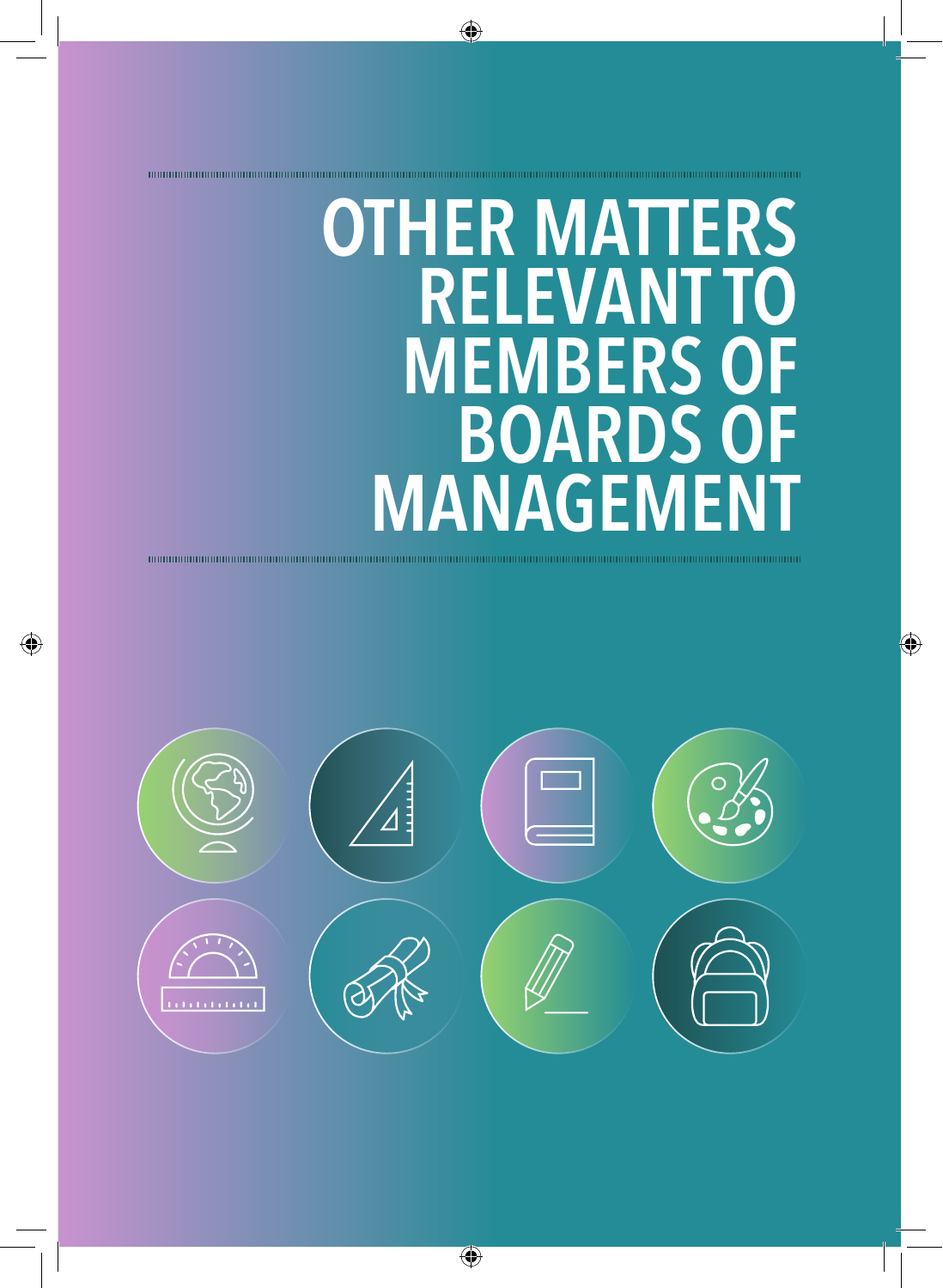# *Other Matters Relevant to Members of Boards of Management*

### **1. Board of Management Members' Indemnity**

The ETB indemnifies a board member in respect of actions, claims or demands taken or made against them arising out of the proper discharge of their duties in respect of students or otherwise.

No action may be taken against a member of a board in respect of anything done by him/her in good faith in carrying out his/her duties in accordance with the provisions set out in the ETBI On-Line Handbook for Education and Training Boards and Boards of Management of ETB Schools and Colleges.

## **2. Parents' Association**

Parents' associations promote the interests of the students in the school in co-operation with the board, the principal, the staff and students of the school.

The board shall promote contact between the school, the parents of students in the school, and the community, and is required to give all reasonable assistance to parents who wish to establish a parents' association, and to a parents' association when it is established.

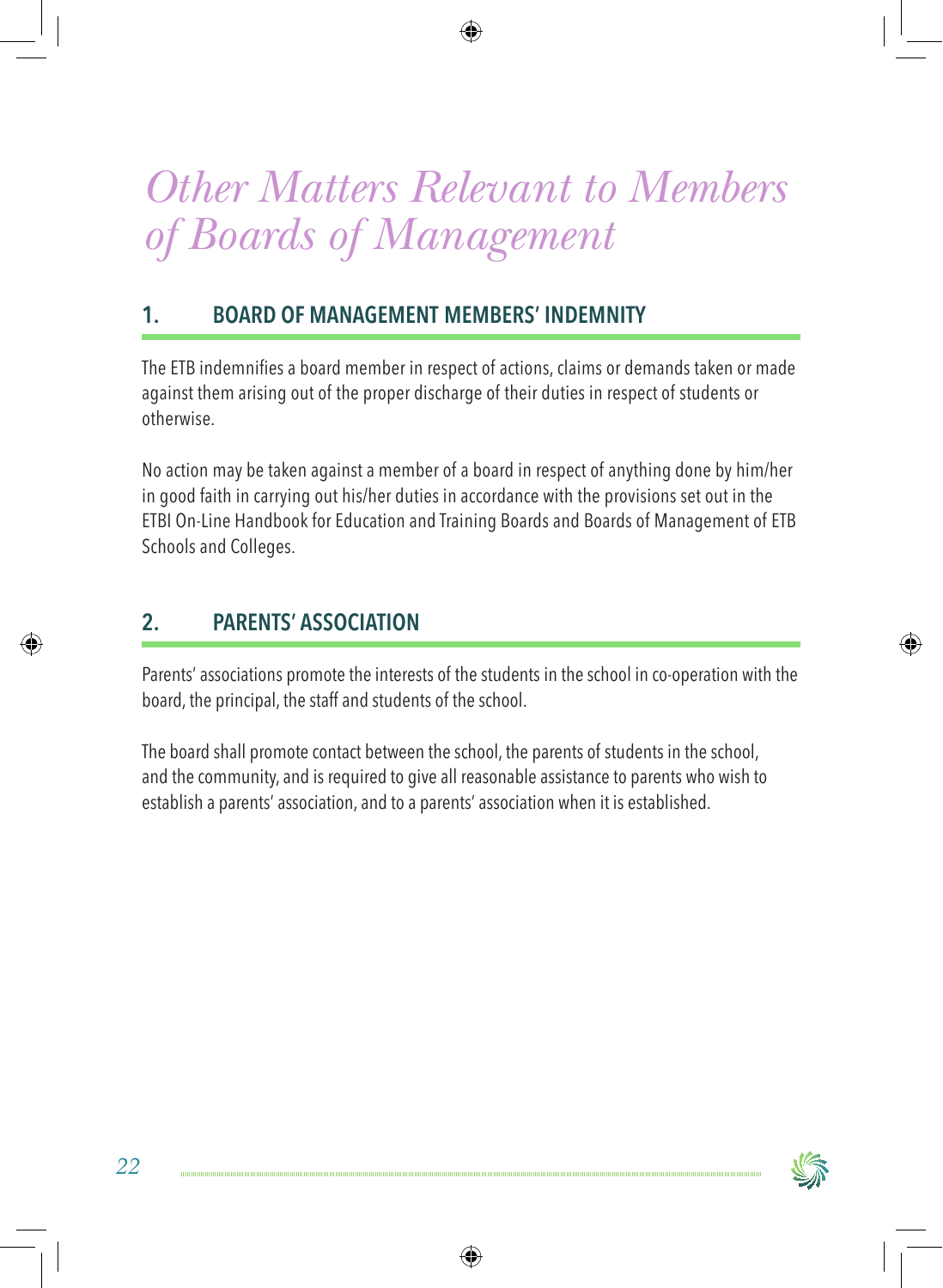# **3. Concluding Remarks**

- International best practice tells us that seven standards underpin the whole notion of public service: selflessness, integrity, accountability, objectivity, openness, honesty and leadership. In observing these standards members of boards of management will ensure that the best interests of the school community are always upheld.
- A board of management should have access to unbiased, relevant and up-to-date information about the operation of the school, not just a list of good news. Every school has its successes and its challenges, and the board needs to be aware of both on an ongoing basis, if it is going to govern the school effectively.
- • A board should reflect annually on its own performance.This might involve the board taking a meeting or a portion of a meeting to reflect objectively on the value that its work has added to the school over the course of the previous school year. To enhance the objectivity of such reflections, a board might invite someone with an appropriate skillset to lead such a reflection and the results of the reflection should inform the board's plan for the following year.

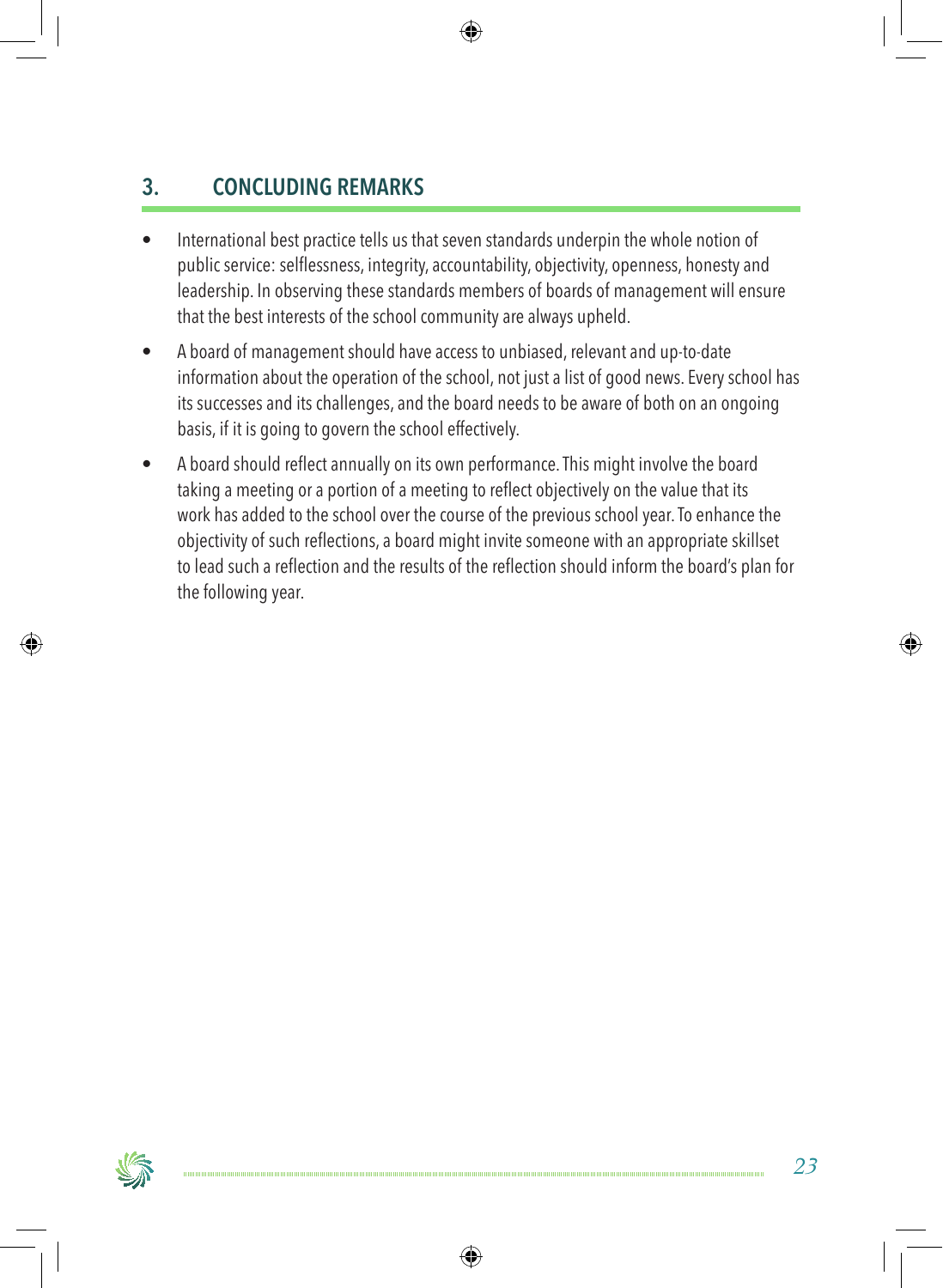# *APPENDIX 1*

## **Matters Relevant to All School Boards of Management**

The ETBI Online **Handbook for Education and Training Boards and Boards of** 

**Management of ETB Schools and Colleges** (available on **www.etbi.ie**) includes a copy of this document with hyperlinks, where applicable, to all documents – so they may be accessed directly via the Internet.

- How the school communicates with parents
- The school's subject departments, year heads, class tutor system, pastoral care team, extracurricular programme and achievements, academic achievements, etc.
- Role of Guidance Counsellor, Chaplain, Home School Liaison Staff, School Completion Staff, Learning Support Teachers, Resource Teachers, Special Needs Assistants
- Plans for reforming Junior Cycle Education see Framework for Junior Cycle at **www.juniorcycle.ie**
- The requirement on schools to implement The National Strategy to Improve Literacy and Numeracy among Children and Young People 2011- 2020
- • DES Action Plan on Bullying see **www.education.ie**
- DES Anti-Bullying Procedures for Primary & Post-Primary Schools 2013 see **www.education.ie**
- NEWB (TUSLA) 2008 Guidelines on Developing School Code of Behaviour
- Requirement for all schools to engage, under the direction of the board, in self-evaluation see **www.schoolself-evaluation.ie**
- DES Child Protection Procedures for Primary and Post-Primary Schools and the responsibilities of a board of management – see **www.education.ie**
- • Data Protection Guidelines for Schools **www.dataprotectionschools.ie**
- • National Council for Curriculum and Assessment **www.ncca.ie**
- • National Council for Special Education (NCSE) **www.ncse.ie**
- • SOLAS: Further Education and Training Strategy 20 14-2019 **www.education.ie**
- • The role of Quality and Qualifications Ireland (QQI) - **www.qqi.ie**
- A Strategic Review of Further Education and Training and the Unemployed **www.nesc.ie**
- The Code of Practice for the Governance of Education and Training Boards see relevant DES Circular Letter (currently C/L 0018/2015) and the attached Code of Practice for the Governance of Education and Training Boards.

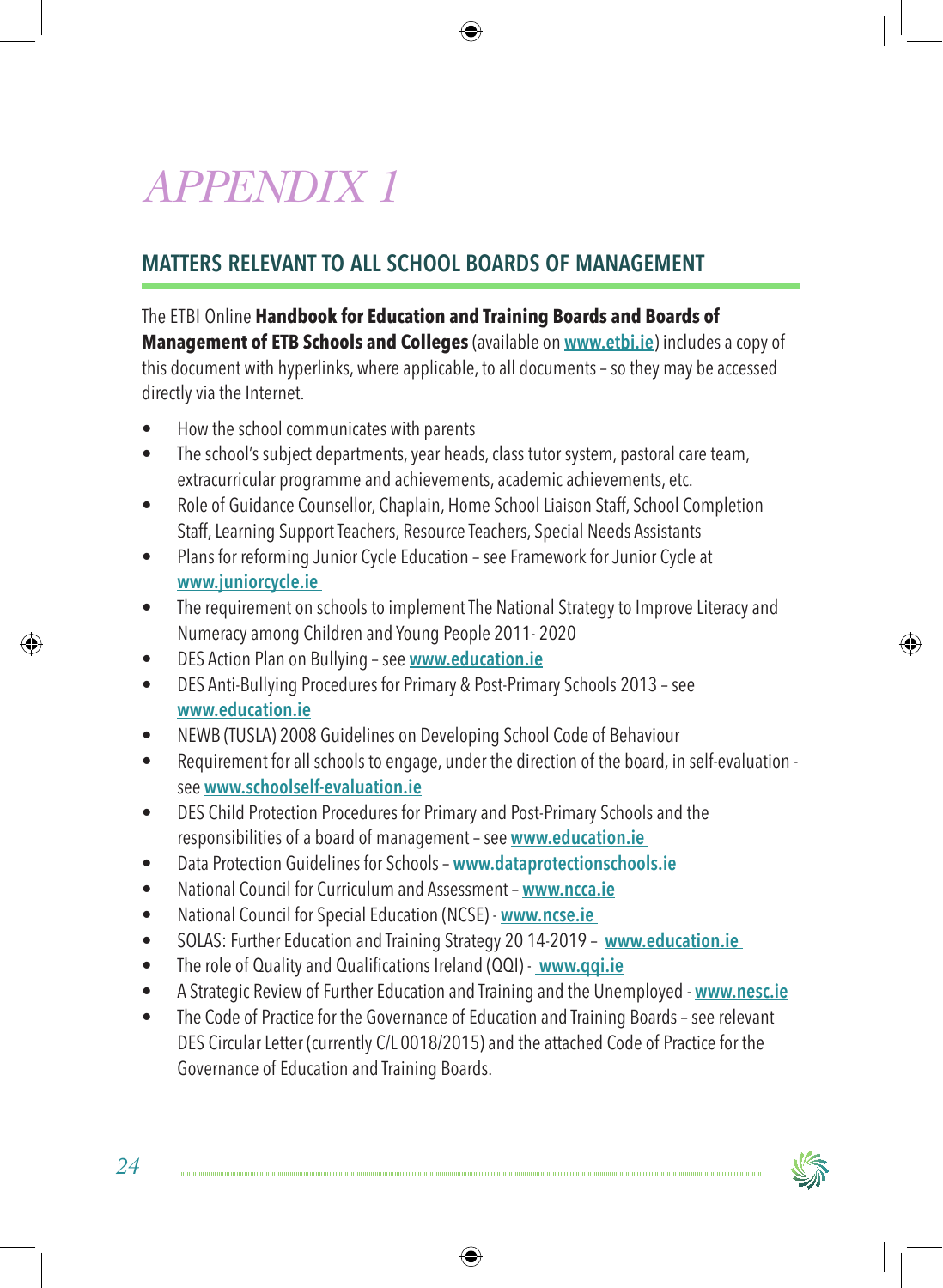# *APPENDIX 2*

## **Policies to be included in School Plan**

The ETBI Online Handbook for Education and Training Boards and Boards of Management of ETB Schools and Colleges (available on **www.etbi.ie**) includes a copy of this document with hyperlinks, where applicable, to all documents - so they may be accessed directly via the Internet.

#### **Essential policies**

- **• Admissions and Participation Policy S 15 Education Act , S 19 Education Welfare Act, Equal Status Act, S 2 Education for Persons with Special Educational Needs Act 2004**
- **• Attendance Policy Education Welfare Act S 20, 21 & 22**
- **Code of Behaviour including Disciplinary Procedures -Education Welfare Act 2000 S23**
- **• Suspension Policy Education Act 1998 S 15**
- **• Expulsion Policy Education Act 1998 S 15**
- **• Child Protection Policy see DES Child Protection Procedures for Schools**
- **• Crisis Response and Bereavement Policy**
- **• Anti-Bullying Policy as an integral part of Code of be Behaviour see Cyberbullying in Schools – Guidance & Resources and ETBI Anti-Bullying Policy template on www.etbi.ie**
- **• Data Protection Policy**
- **• Data Access Procedures Policy**
- **• CCTV Policy**
- **• Special Needs Policy S 2, 3, 14 & 15 Education for Persons with Special Educational Needs Act 2004**
- **• Health and Safety Statement S 20 Safety, Health and Welfare at Work Act 2005**
- **• Information and Communications Technology Policy**
- **• Policy on use of Social Media in facilitating teaching and learning**
- **• Acceptable Use Policy for Internet**
- **• Code of Practice for dealing with complaints made by parent/s guardian/s of students (S 28 Education Act 1998) –see nationally agreed Code of Practice www.etbi.ie**
- **• Whole School Guidance Plan**

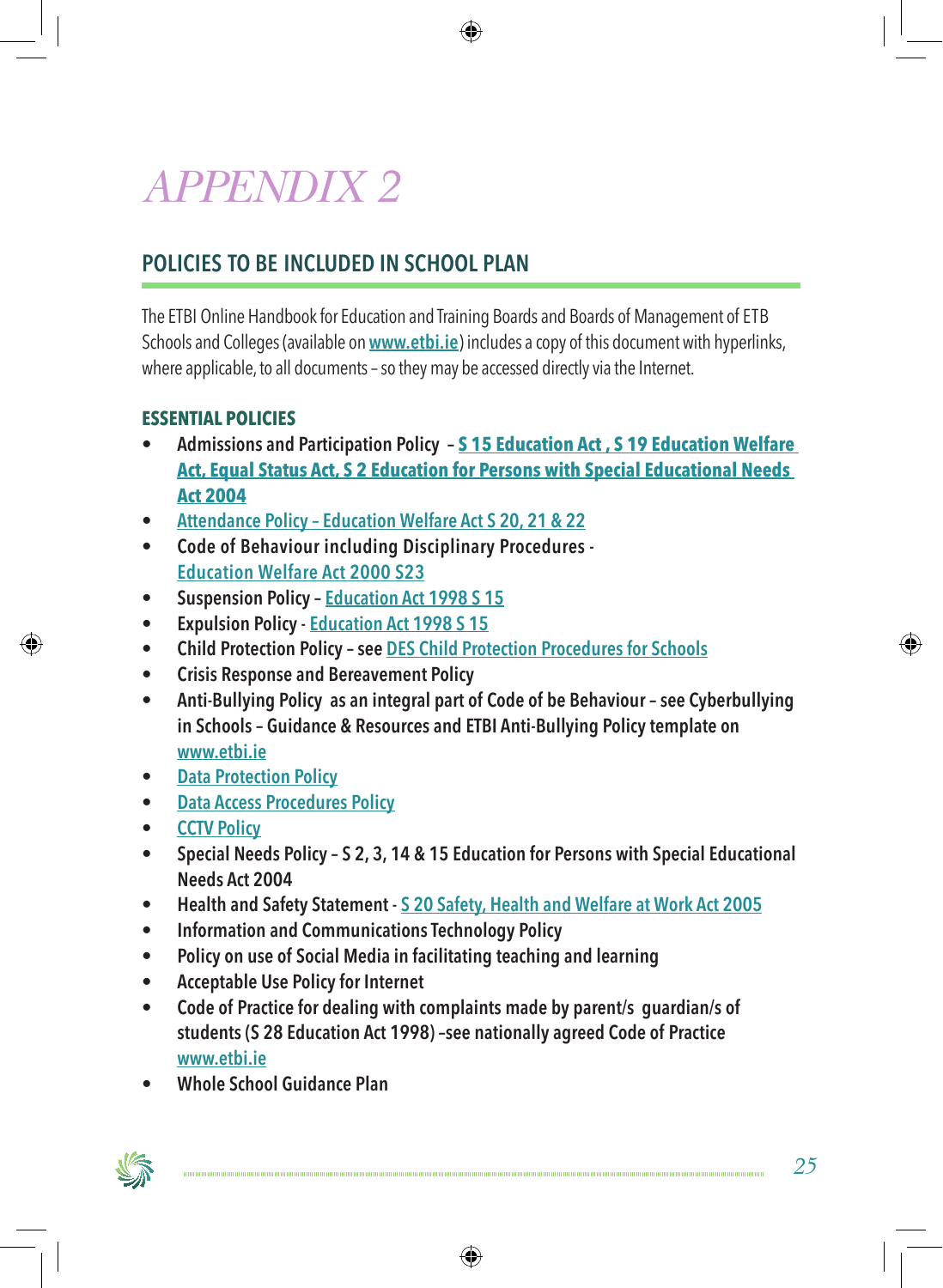- **• Homework Policy**
- **• Work experience / placement policy**
- **• One-to-one teaching and counselling policy/protocol**
- **• Pastoral care policy**
- **• Policy on vetting all school personnel including volunteers**
- **•** Dignity in the workplace policy see national policies published on www.etbi.ie on the **prevention of bullying and harassment/sexual harassment**

#### **Other Policies – list not exhaustive**

- Smoke free work policy
- SPHE & RSE Policy
- Home school liaison policy
- Subject choice policy
- Student assessment, record-keeping and reporting policy
- Textbook policy
- Inclement weather / School closures policy

# *APPENDIX 3*

## **Matters to be included in the Know Your School booklet**

Information in Know Your School Booklet for new members of a Board of Management

- 1. Name of school
- 2. Roll No
- 3. Board of management members and details of nominating bodies ETB, trustee partner, staff, parents, etc.
- 4. Information on ETB
- 5. Information on Trustee Partner where applicable.
- 6. Name of principal
- 7. Name of deputy principal
- 8. Details of school management structure and decision-making process
- 9. Mission Statement
- 10. Brief history of school 100 words approximately
- 11. Copy of School Plan with details of next review
- 12. Details of catchment area, feeder schools, neighbouring second-level schools include map
- 13. Admission Criteria

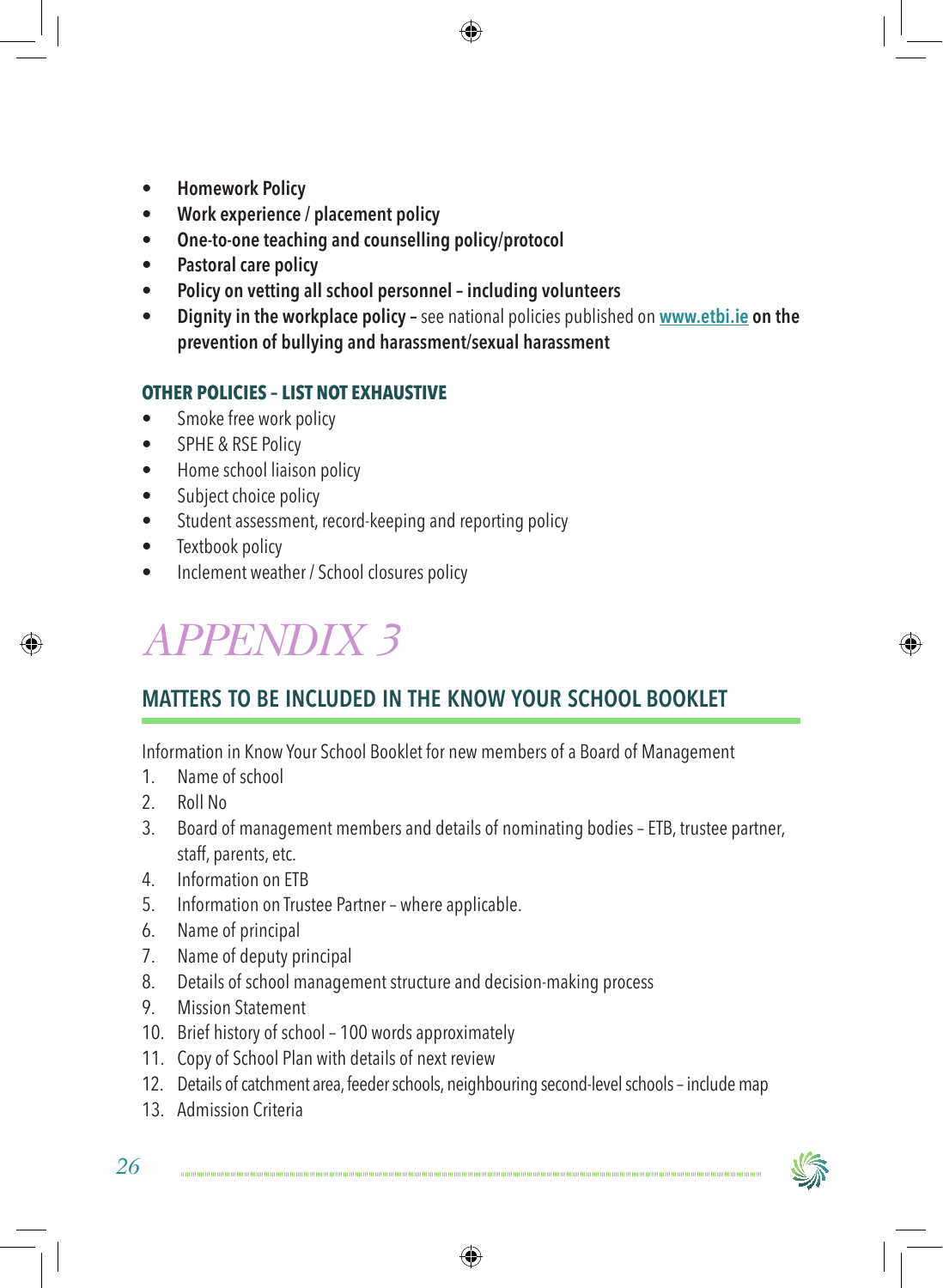- 14. Procedures governing transfers from other post-primary schools
- 15. Full details of all School/College Personnel both teaching and non-teaching: names, subjects taught and posts of responsibility in the case of teachers, etc.
- 16. List of all school policies specifying the date each policy was adopted by the board of management and the date for the next review of each policy
- 17. Details of student population by gender, year, educational programme, and summary of school's annual enrolment over previous 10 years
- 18. Student academic achievements % of Leaving Certificate students transferring to 3rd level, most recent performance in Junior Certificate and Leaving Certificate examinations, etc.
- 19. Details of curriculum: subjects offered at Junior Cycle and subjects the school would like to offer at Junior Cycle, subjects offered at Senior Cycle and subjects the school would like to offer at Senior Cycle, etc.
- 20. Full copy of following school policies:
	- Admissions Policy, including procedures for students seeking to transfer from other second-level schools
	- **Child Protection Policy**
	- Anti-bullying Policy
	- School Code of Behaviour and Disciplinary Policy
- 21 School Calendar
- 22. School's extra-curricular activities and achievements
- 23. School's pastoral care structures/supports
- 24. Details of special needs provision
- 25. Details of school buildings, sports and other facilities permanent or prefabricated, age and condition.
- 26. Details of schools financial position budget allocation for school year, main items of expenditure, bank balances, and financial challenges, etc.
- 27. Details of most recent subject inspections, whole school or programme evaluations
- 28. Details of the school's Student Council
- 29. Details of school's Parents' Council
- 30. Four strengths of school
- 31. Four opportunities for school
- 32. Four challenges facing the school
- 33. Four threats to the future of the school
- 34. Details of evening (night) class programme
- 35. School Improvement Programme (SIP) based on School Self-evaluation (SSE) and/or DEIS Action Plan – as appropriate
- 36. Details of organisations operating within the school